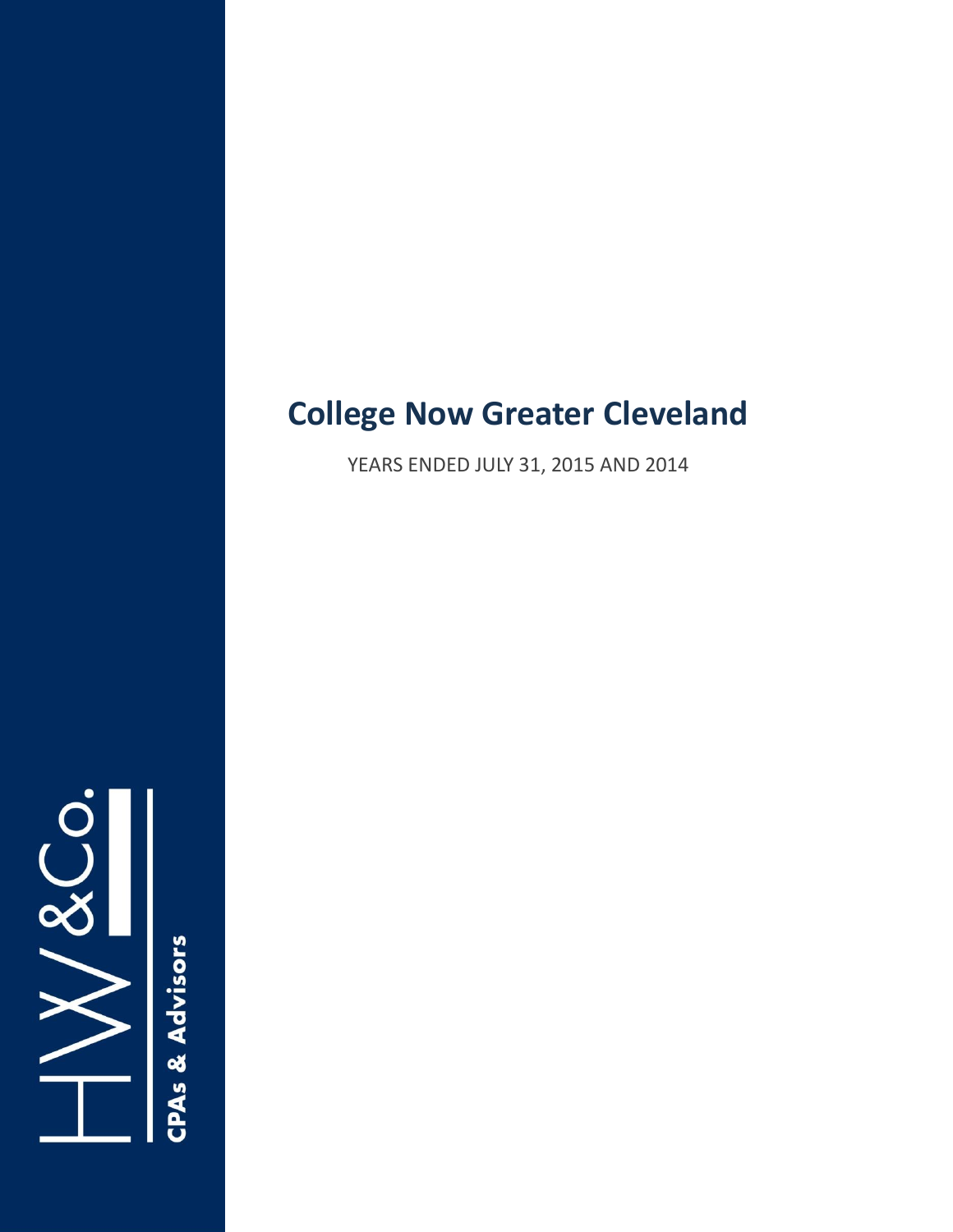# SINGLE AUDIT REPORT

# YEARS ENDED JULY 31, 2015 AND 2014

# **CONTENTS**

|                                                                                                                                                                                                                          | Pages     |
|--------------------------------------------------------------------------------------------------------------------------------------------------------------------------------------------------------------------------|-----------|
| Independent auditor's report                                                                                                                                                                                             | $1 - 2$   |
| Financial statements:                                                                                                                                                                                                    |           |
| Statements of financial position                                                                                                                                                                                         | 3         |
| Statement of activities and changes in net assets, July 31, 2015                                                                                                                                                         | $4 - 6$   |
| Statement of activities and changes in net assets, July 31, 2014                                                                                                                                                         | $7 - 9$   |
| Statements of cash flows                                                                                                                                                                                                 | 10        |
| Notes to financial statements                                                                                                                                                                                            | $11 - 25$ |
| Schedule of expenditures of Federal awards                                                                                                                                                                               | 26        |
| Independent auditor's report on internal control over financial reporting and<br>on compliance and other matters based on an audit of financial statements<br>performed in accordance with Government Auditing Standards | $27 - 28$ |
| Independent auditor's report on compliance for each major Federal program<br>and on internal control over compliance required by OMB Circular A-133                                                                      | $29 - 30$ |
| Schedule of findings, questioned costs, and recommendations                                                                                                                                                              | $31 - 32$ |
| Accompanying supplementary information:                                                                                                                                                                                  |           |
| Independent auditor's report on accompanying supplementary information                                                                                                                                                   | 33        |
| Schedule of revenue and functional expenses, July 31, 2015                                                                                                                                                               | 34        |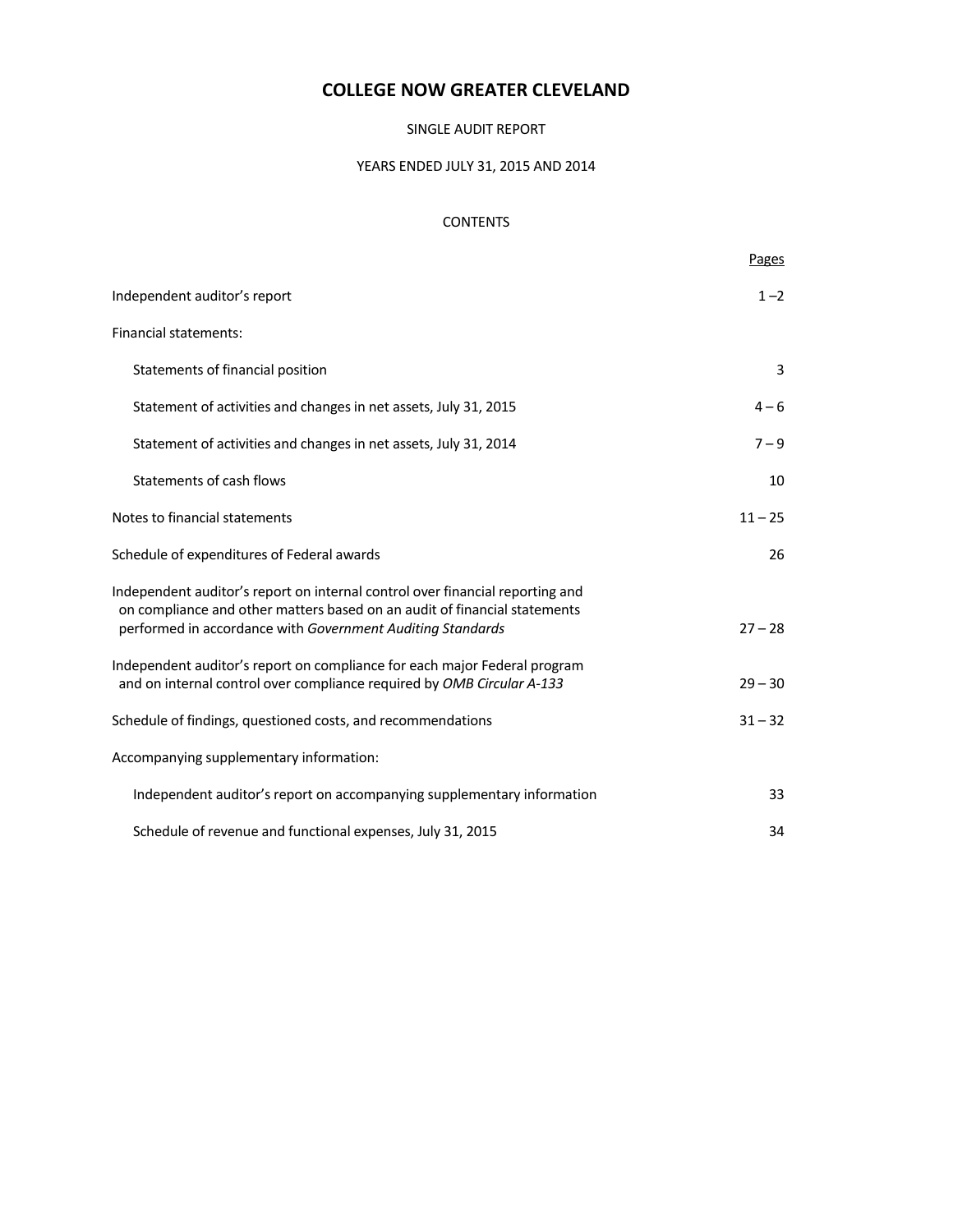

**Independent Auditor's Report**

Board of Directors College Now Greater Cleveland Cleveland, Ohio

# **Report on the Financial Statements**

We have audited the accompanying financial statements of College Now Greater Cleveland, which comprise the statements of financial position as of July 31, 2015 and 2014, and the related statements of activities and changes in net assets and cash flows for the years then ended, and the related notes to the financial statements.

# **Management's Responsibility for the Financial Statements**

Management is responsible for the preparation and fair presentation of these financial statements in accordance with accounting principles generally accepted in the United States of America; this includes the design, implementation, and maintenance of internal control relevant to the preparation and fair presentation of financial statements that are free from material misstatement, whether due to fraud or error.

### **Auditor's Responsibility**

Our responsibility is to express an opinion on these financial statements based on our audits. We conducted our audits in accordance with auditing standards generally accepted in the United States of America and the standards applicable to financial audits contained in *Government Auditing Standards* issued by the Comptroller General of the United States. Those standards require that we plan and perform the audit to obtain reasonable assurance about whether the financial statements are free from material misstatement.

An audit involves performing procedures to obtain audit evidence about the amounts and disclosures in the financial statements. The procedures selected depend on the auditor's judgment, including the assessment of the risks of material misstatement of the financial statements, whether due to fraud or error. In making those risk assessments, the auditor considers internal control relevant to the Organization's preparation and fair presentation of the financial statements in order to design audit procedures that are appropriate in the circumstances, but not for the purpose of expressing an opinion on the effectiveness of the Organization's internal control. Accordingly, we express no such opinion. An audit also includes evaluating the appropriateness of accounting policies used and the reasonableness of significant accounting estimates made by management, as well as evaluating the overall presentation of the financial statements.

We believe that the audit evidence we have obtained is sufficient and appropriate to provide a basis for our audit opinion.

### **Opinion**

In our opinion, the financial statements referred to above present fairly, in all material respects, the financial position of College Now Greater Cleveland as of July 31, 2015 and 2014, and changes in its net assets and its cash flows for the years then ended in accordance with accounting principles generally accepted in the United States of America.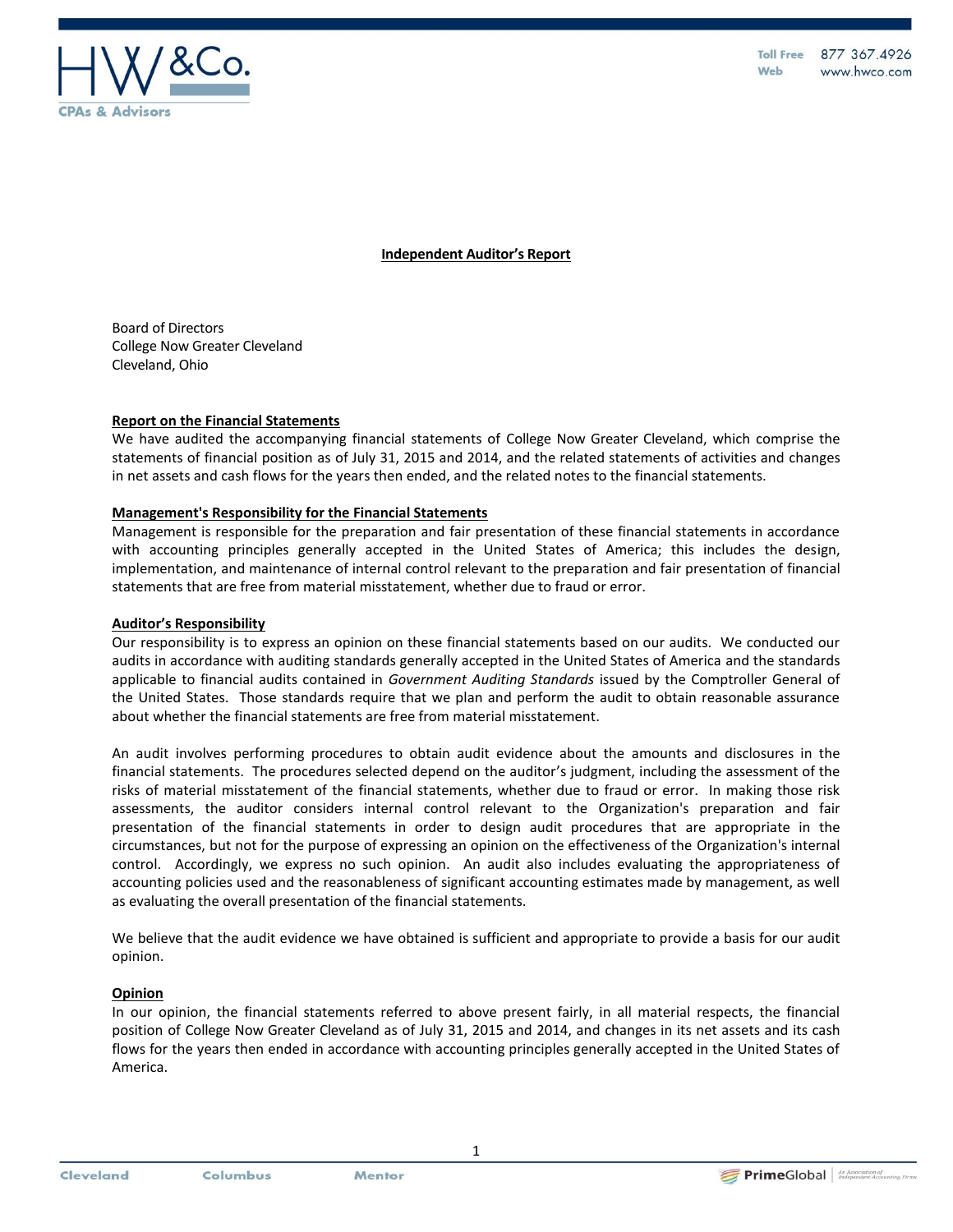#### **Other Matters**

Our audit was conducted for the purpose of forming an opinion on the financial statements as a whole. The accompanying schedule of expenditures of Federal awards on page 26, as required by the Office of Management and Budget Circular A-133, *Audits of States, Local Governments, and Non-Profit Organizations*, is presented for purposes of additional analysis and is not a required part of the financial statements. Such information is the responsibility of management and was derived from and relates directly to the underlying accounting and other records used to prepare the financial statements. The information has been subjected to the auditing procedures applied in the audit of the financial statements and certain additional procedures, including comparing and reconciling such information directly to the underlying accounting and other records used to prepare the financial statements or to the financial statements themselves, and other additional procedures in accordance with auditing standards generally accepted in the United Statements of America. In our opinion, the information is fairly stated, in all material respects, in relation to the financial statements as a whole.

#### **Other Reports Required by Government Auditing Standards**

In accordance with *Government Auditing Standards*, we have also issued our report dated November 30, 2015, on our consideration of College Now Greater Cleveland's internal control over financial reporting and on our tests of its compliance with certain provisions of laws, regulations, contracts, and grant agreements and other matters. The purpose of that report is to describe the scope of our testing of internal control over financial reporting and compliance and the results of that testing, and not to provide an opinion on the internal control over financial reporting or on compliance. That report is an integral part of an audit performed in accordance with *Government Auditing Standards* in considering College Now Greater Cleveland's internal control over financial reporting and compliance.

 $H\omega$  : Co.

Cleveland, Ohio November 30, 2015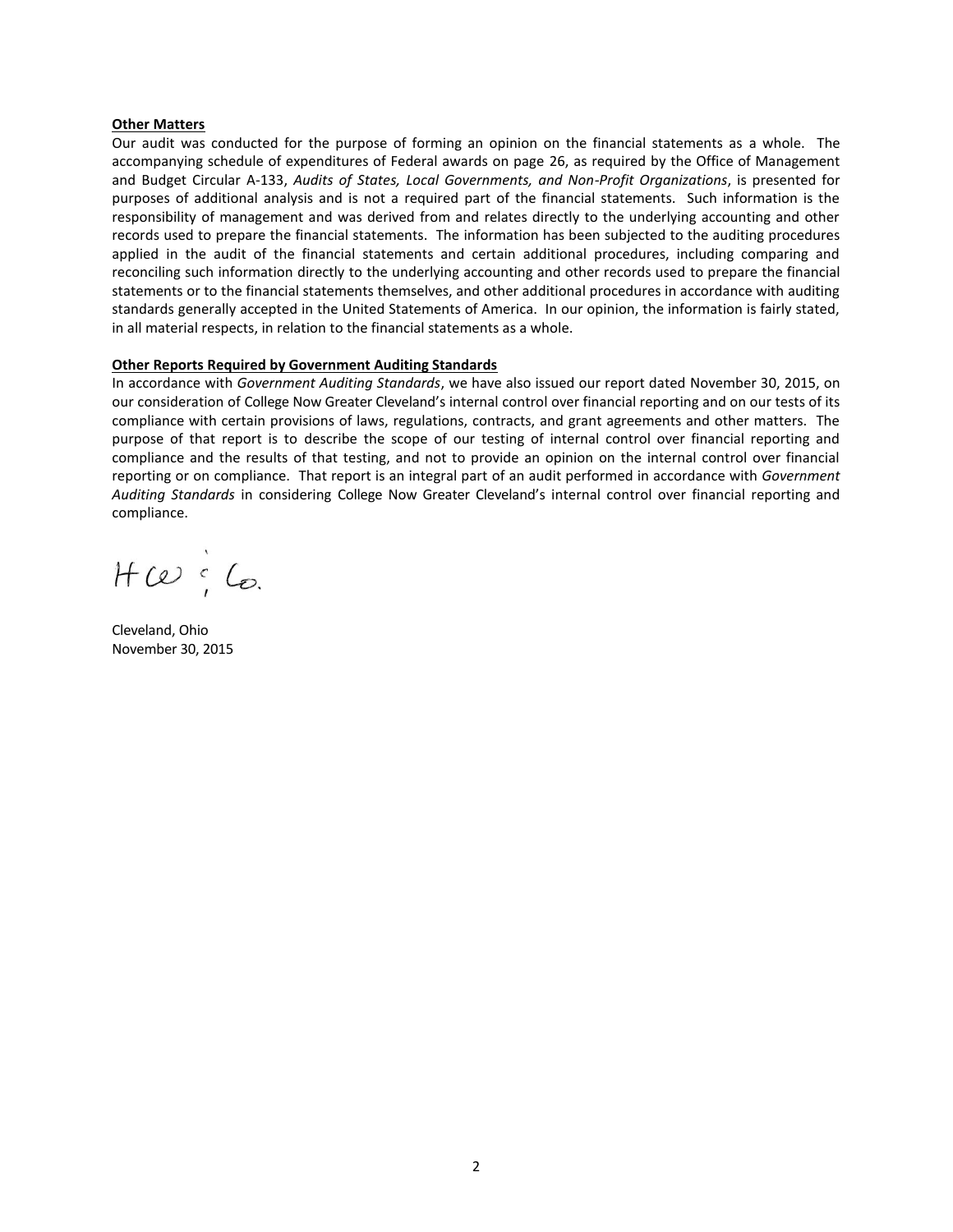# STATEMENTS OF FINANCIAL POSITION

# JULY 31, 2015 AND 2014

# **ASSETS**

|                                                              | 2015       |            |  |    | 2014       |
|--------------------------------------------------------------|------------|------------|--|----|------------|
| Cash and cash equivalents                                    | \$         | 4,569,746  |  | \$ | 3,387,520  |
| Investments                                                  |            | 2,100,905  |  |    | 2,144,282  |
| Accounts receivable                                          |            | 717,068    |  |    | 275,315    |
| Unconditional promises to give                               |            | 3,922,812  |  |    | 2,721,767  |
| Prepaid expenses and other assets                            |            | 322,261    |  |    | 260,092    |
| Cash and cash equivalents restricted for permanent endowment |            | 206,400    |  |    | 157,642    |
| Investments restricted for permanent endowment               |            | 4,898,702  |  |    | 5,174,680  |
| Property and equipment, net                                  |            | 231,663    |  |    | 241,142    |
| Beneficial interest in perpetual trust                       |            | 243,070    |  |    | 245,377    |
| <b>Total assets</b>                                          | 17,212,627 |            |  | Ş. | 14,607,817 |
| <b>LIABILITIES AND NET ASSETS</b>                            |            |            |  |    |            |
| Accounts payable                                             | \$         | 124,391    |  | \$ | 98,079     |
| Scholarship awards payable                                   |            | 2,068,506  |  |    | 1,941,105  |
| <b>Accrued liabilities</b>                                   |            | 93,791     |  |    | 79,703     |
| Deferred revenue                                             |            | 49,800     |  |    | 88,200     |
| <b>Total liabilities</b>                                     |            | 2,336,488  |  |    | 2,207,087  |
| <b>Net assets:</b>                                           |            |            |  |    |            |
| Unrestricted                                                 |            | 607,982    |  |    | 962,329    |
| Temporarily restricted                                       |            | 8,402,670  |  |    | 5,667,428  |
| Permanently restricted                                       |            | 5,865,487  |  |    | 5,770,973  |
| Total net assets                                             |            | 14,876,139 |  |    | 12,400,730 |
| <b>Total liabilities and net assets</b>                      | -Ş         | 17,212,627 |  | \$ | 14,607,817 |

The accompanying notes are an integral part of these financial statements.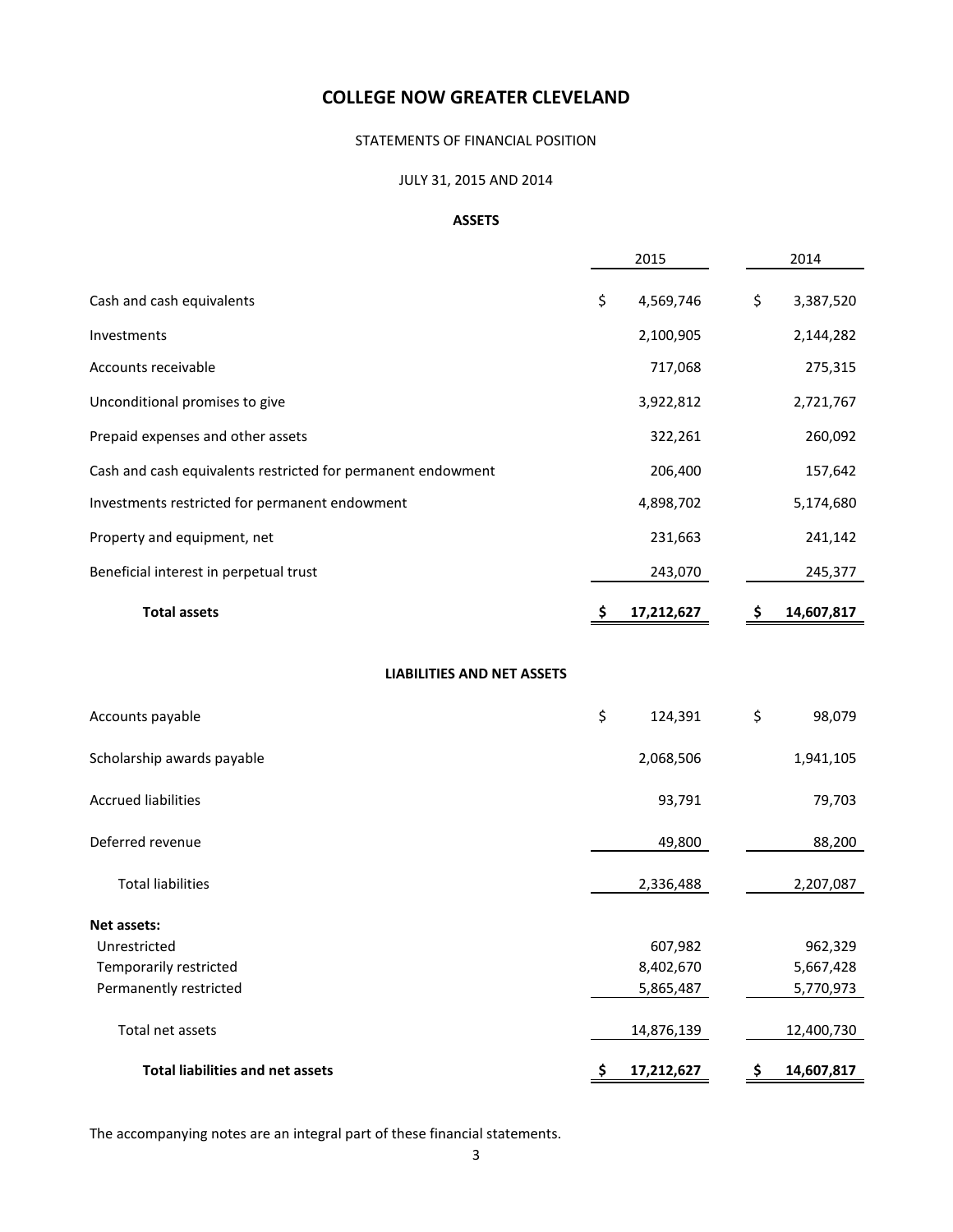# STATEMENT OF ACTIVITIES AND CHANGES IN NET ASSETS

# YEAR ENDED JULY 31, 2015 (with summarized financial information for the year ended July 31, 2014)

|                                                        |                 | Temporarily     | Permanently  | Total            |                 |  |  |
|--------------------------------------------------------|-----------------|-----------------|--------------|------------------|-----------------|--|--|
|                                                        | Unrestricted    | Restricted      | Restricted   | 2015             | 2014            |  |  |
| <b>SUPPORT AND REVENUE:</b>                            |                 |                 |              |                  |                 |  |  |
| Support:                                               |                 |                 |              |                  |                 |  |  |
| Contributions                                          | \$<br>2,360,324 | \$<br>5,644,614 | \$<br>84,014 | \$.<br>8,088,952 | Ś.<br>5,287,654 |  |  |
| Government grants                                      | 2,642,103       |                 |              | 2,642,103        | 1,698,596       |  |  |
| Managed scholarships                                   | 526,409         | 215,346         |              | 741,755          | 621,570         |  |  |
| Total support                                          | 5,528,836       | 5,859,960       | 84,014       | 11,472,810       | 7,607,820       |  |  |
| Revenue:                                               |                 |                 |              |                  |                 |  |  |
| Program service fees                                   | 663,072         |                 |              | 663,072          | 624,826         |  |  |
| Administration fees                                    | 77,500          |                 |              | 77,500           | 83,930          |  |  |
| Interest and dividends                                 | 233,172         |                 |              | 233,172          | 227,078         |  |  |
| Net realized and unrealized (loss) gain on investments | (265, 547)      |                 |              | (265, 547)       | 526,340         |  |  |
| Other                                                  | 14,388          |                 |              | 14,388           | 11,173          |  |  |
| Net assets released from restrictions                  | 3,114,218       | (3, 114, 218)   |              |                  |                 |  |  |
| Total revenue                                          | 3,836,803       | (3, 114, 218)   |              | 722,585          | 1,473,347       |  |  |
| Total support and revenue                              | 9,365,639       | 2,745,742       | 84,014       | 12,195,395       | 9,081,167       |  |  |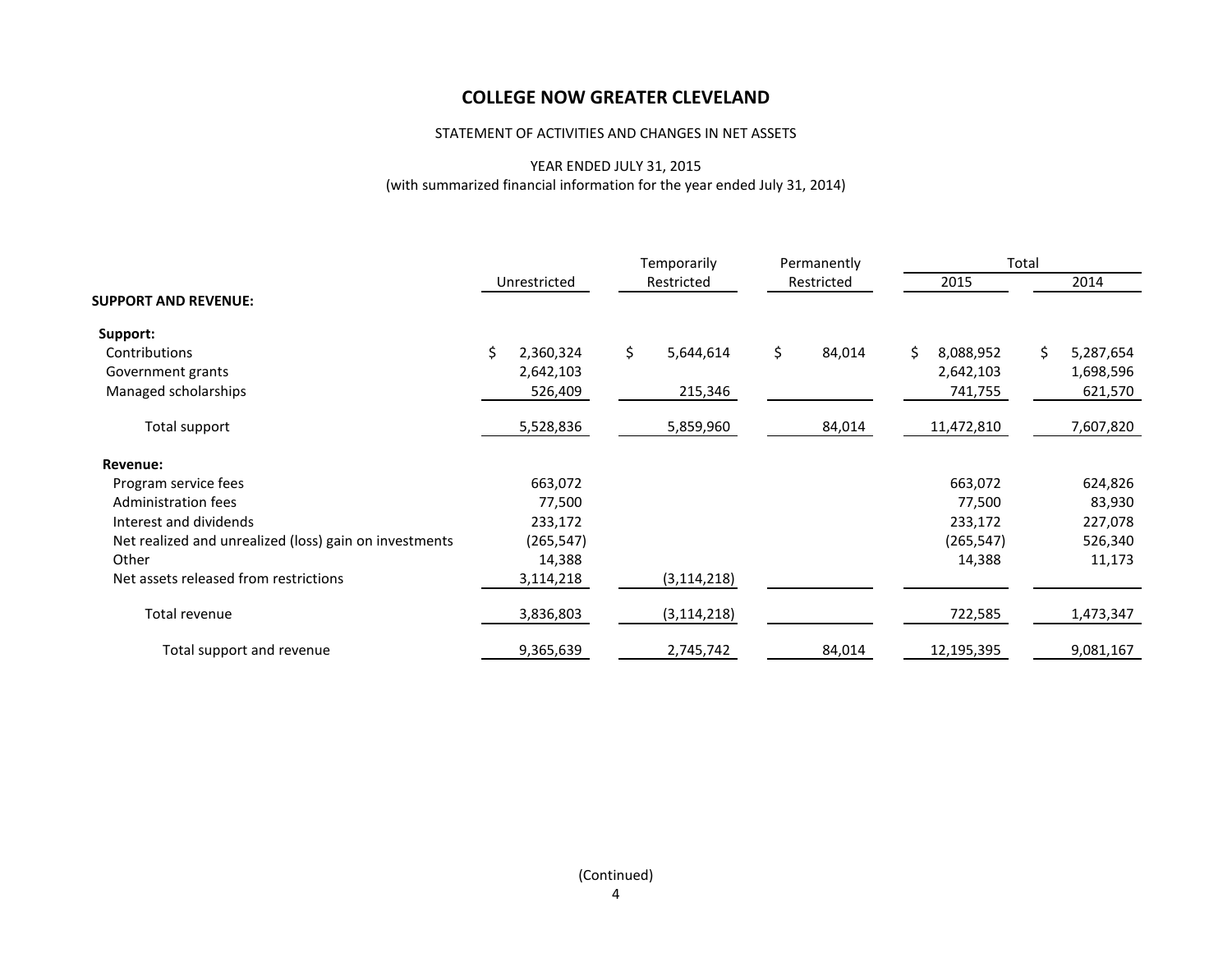# STATEMENT OF ACTIVITIES AND CHANGES IN NET ASSETS (CONTINUED)

# YEAR ENDED JULY 31, 2015 (with summarized financial information for the year ended July 31, 2014)

|                                           | Temporarily<br>Permanently |            |            | Total     |           |
|-------------------------------------------|----------------------------|------------|------------|-----------|-----------|
|                                           | Unrestricted               | Restricted | Restricted | 2015      | 2014      |
| <b>EXPENSES:</b>                          |                            |            |            |           |           |
| Program services:                         |                            |            |            |           |           |
| Financial Aid:                            |                            |            |            |           |           |
| Awards and fees                           | 1,883,925                  |            |            | 1,883,925 | 1,519,955 |
| Other                                     | 400,940                    |            |            | 400,940   | 471,648   |
| Advisors:                                 |                            |            |            |           |           |
| Awards and fees                           | 26,658                     |            |            | 26,658    | 31,719    |
| Other                                     | 1,861,701                  |            |            | 1,861,701 | 1,684,796 |
| <b>Early Awareness</b>                    | 65,805                     |            |            | 65,805    | 74,110    |
| Adult Learner:                            |                            |            |            |           |           |
| Awards and fees                           | 220,273                    |            |            | 220,273   | 284,284   |
| Other                                     | 161,083                    |            |            | 161,083   | 139,074   |
| Retention                                 | 421,244                    |            |            | 421,244   | 314,269   |
| <b>Resource Center</b>                    | 120,054                    |            |            | 120,054   | 147,485   |
| <b>Managed Scholarships:</b>              |                            |            |            |           |           |
| Awards and fees                           | 688,032                    |            |            | 688,032   | 636,724   |
| Other                                     | 63,017                     |            |            | 63,017    | 59,610    |
| Assets for Independence:                  |                            |            |            |           |           |
| Awards and fees                           |                            |            |            |           | 13,500    |
| Other                                     |                            |            |            |           | 8,525     |
| Gaining Early Awareness and Readiness for |                            |            |            |           |           |
| Undergraduate Programs                    | 385,038                    |            |            | 385,038   |           |
| AmeriCorps Ohio College Guides Program    | 1,028,578                  |            |            | 1,028,578 | 953,718   |
| 21st Century                              | 821,857                    |            |            | 821,857   | 377,723   |
| Upward Bound:                             |                            |            |            |           |           |
| Awards and fees                           | 150                        |            |            | 150       | 1,630     |
| Other                                     | 251,432                    |            |            | 251,432   | 241,101   |
|                                           |                            |            |            |           |           |

(Continued)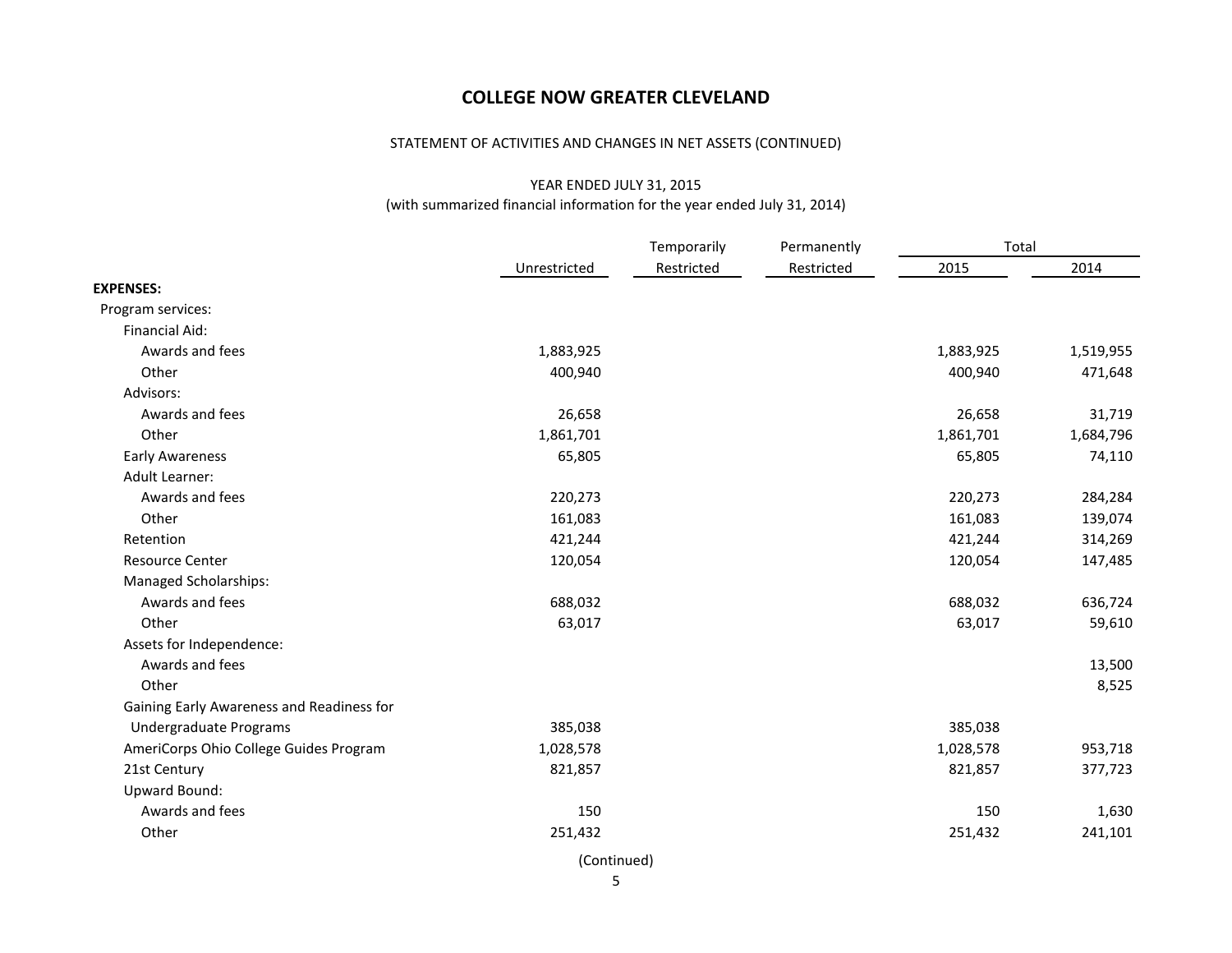# STATEMENT OF ACTIVITIES AND CHANGES IN NET ASSETS (CONTINUED)

# YEAR ENDED JULY 31, 2015 (with summarized financial information for the year ended July 31, 2014)

|                                                   |              | Temporarily     | Permanently     |                  | Total      |
|---------------------------------------------------|--------------|-----------------|-----------------|------------------|------------|
|                                                   | Unrestricted | Restricted      | Restricted      | 2015             | 2014       |
| <b>EXPENSES (continued):</b>                      |              |                 |                 |                  |            |
| Program services (continued):                     |              |                 |                 |                  |            |
| Talent search                                     | 247,512      |                 |                 | 247,512          | 240,070    |
| Endowment:                                        |              |                 |                 |                  |            |
| Awards and fees                                   | 206,532      |                 |                 | 206,532          | 194,806    |
| Other                                             | 39,935       |                 |                 | 39,935           | 39,475     |
| Total program services                            | 8,893,766    |                 |                 | 8,893,766        | 7,434,222  |
| <b>Supporting services:</b>                       |              |                 |                 |                  |            |
| Fundraising                                       | 471,095      |                 |                 | 471,095          | 419,632    |
| General and administrative                        | 355,125      |                 |                 | 355,125          | 333,738    |
| Total supporting services                         | 826,220      |                 |                 | 826,220          | 753,370    |
| <b>Total expenses</b>                             | 9,719,986    |                 |                 | 9,719,986        | 8,187,592  |
| Increase (decrease) in net assets                 | (354, 347)   | 2,745,742       | 84,014          | 2,475,409        | 893,575    |
| Net assets, beginning of year                     | 962,329      | 5,667,428       | 5,770,973       | 12,400,730       | 11,507,155 |
| Net asset reclassifications based on donor intent |              | (10, 500)       | 10,500          |                  |            |
| Net assets, end of year                           | 607,982<br>Ş | 8,402,670<br>\$ | 5,865,487<br>Ş. | 14,876,139<br>Ş. | 12,400,730 |

The accompanying notes are an integral part of these financial statements.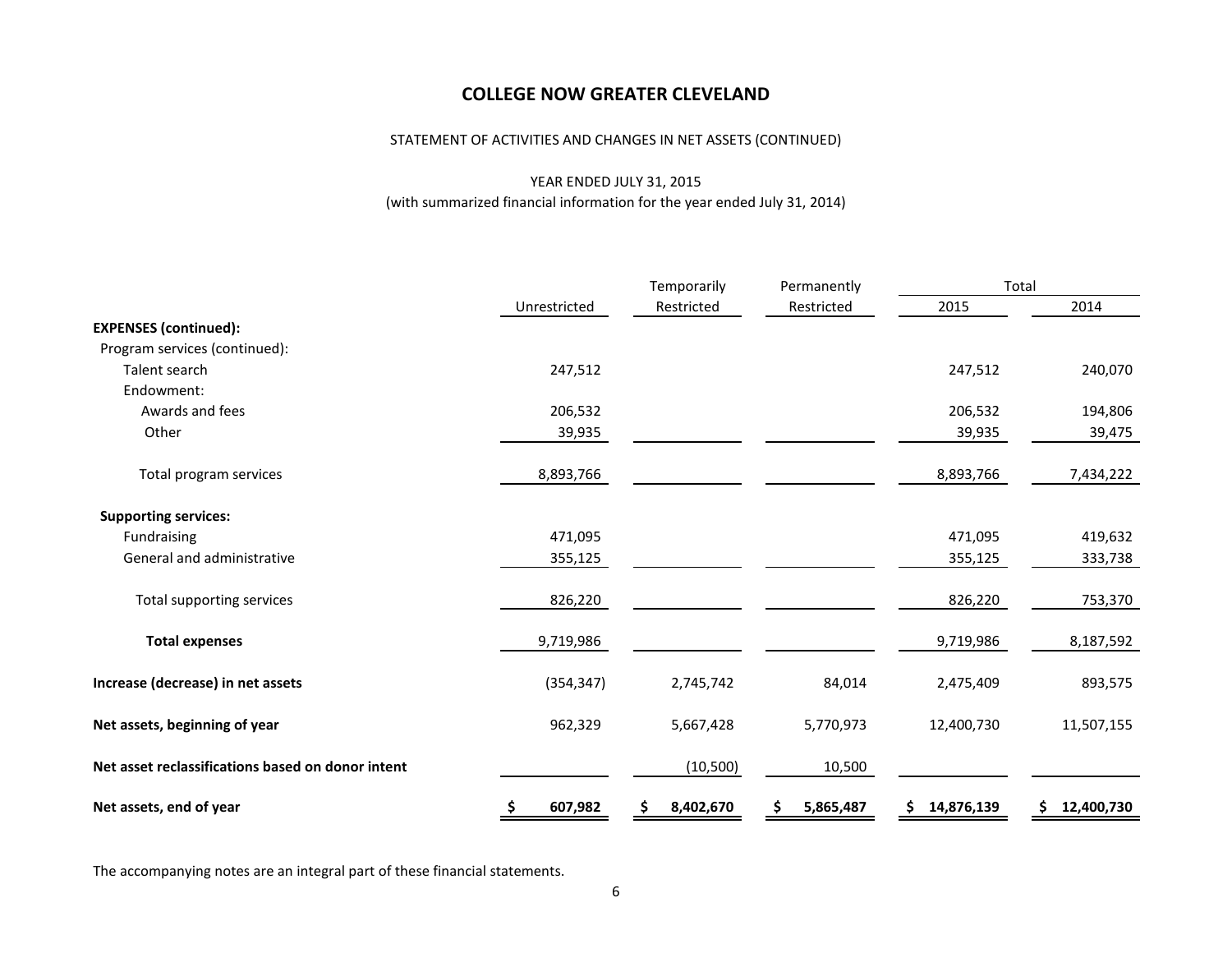# STATEMENT OF ACTIVITIES AND CHANGES IN NET ASSETS

# YEAR ENDED JULY 31, 2014

| <b>SUPPORT AND REVENUE:</b>                     | Unrestricted    | Temporarily<br>Restricted | Permanently<br>Restricted | Total           |
|-------------------------------------------------|-----------------|---------------------------|---------------------------|-----------------|
| Support:                                        |                 |                           |                           |                 |
| Contributions                                   | \$<br>2,298,231 | \$<br>2,901,900           | \$<br>87,523              | \$<br>5,287,654 |
| Government grants                               | 1,698,596       |                           |                           | 1,698,596       |
| Managed scholarships                            | 439,559         | 182,011                   |                           | 621,570         |
| Total support                                   | 4,436,386       | 3,083,911                 | 87,523                    | 7,607,820       |
| Revenue:                                        |                 |                           |                           |                 |
| Program service fees                            | 624,826         |                           |                           | 624,826         |
| Administration fees                             | 83,930          |                           |                           | 83,930          |
| Interest and dividends                          | 227,078         |                           |                           | 227,078         |
| Net realized and unrealized gain on investments | 526,340         |                           |                           | 526,340         |
| Other                                           | 11,173          |                           |                           | 11,173          |
| Net assets released from restrictions           | 2,890,715       | (2,890,715)               |                           |                 |
| Total revenue                                   | 4,364,062       | (2,890,715)               |                           | 1,473,347       |
| Total support and revenue                       | 8,800,448       | 193,196                   | 87,523                    | 9,081,167       |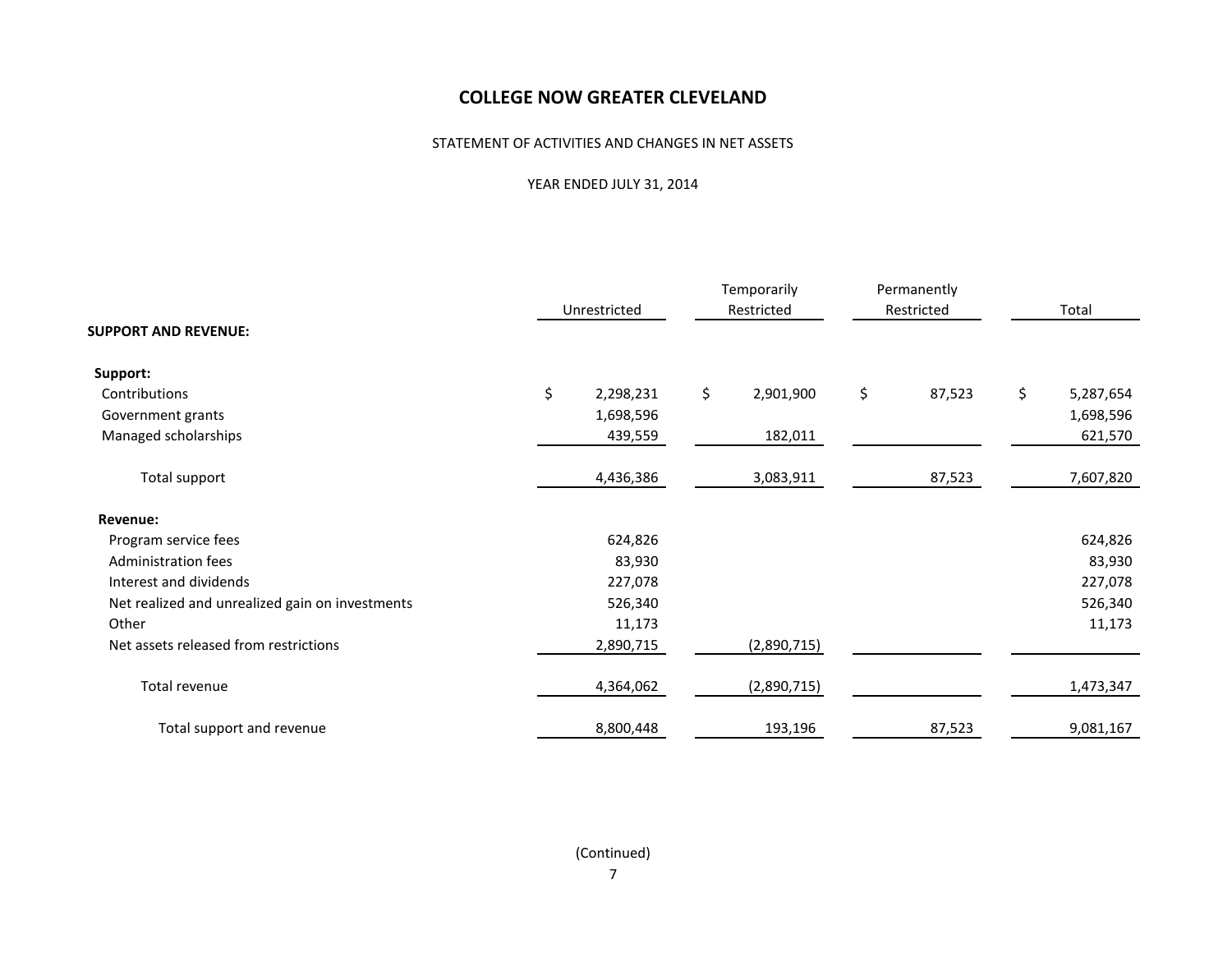# STATEMENT OF ACTIVITIES AND CHANGES IN NET ASSETS (CONTINUED)

# YEAR ENDED JULY 31, 2014

|                                        |              | Temporarily | Permanently |           |
|----------------------------------------|--------------|-------------|-------------|-----------|
|                                        | Unrestricted | Restricted  | Restricted  | Total     |
| <b>EXPENSES:</b>                       |              |             |             |           |
| Program services:                      |              |             |             |           |
| Financial Aid:                         |              |             |             |           |
| Awards and fees                        | 1,519,955    |             |             | 1,519,955 |
| Other                                  | 471,648      |             |             | 471,648   |
| Advisors:                              |              |             |             |           |
| Awards and fees                        | 31,719       |             |             | 31,719    |
| Other                                  | 1,684,796    |             |             | 1,684,796 |
| <b>Early Awareness</b>                 | 74,110       |             |             | 74,110    |
| Adult Learner:                         |              |             |             |           |
| Awards and fees                        | 284,284      |             |             | 284,284   |
| Other                                  | 139,074      |             |             | 139,074   |
| Retention                              | 314,269      |             |             | 314,269   |
| <b>Resource Center</b>                 | 147,485      |             |             | 147,485   |
| <b>Managed Scholarships:</b>           |              |             |             |           |
| Awards and fees                        | 636,724      |             |             | 636,724   |
| Other                                  | 59,610       |             |             | 59,610    |
| Assets for Independence:               |              |             |             |           |
| Awards and fees                        | 13,500       |             |             | 13,500    |
| Other                                  | 8,525        |             |             | 8,525     |
| AmeriCorps Ohio College Guides Program | 953,718      |             |             | 953,718   |
| 21st Century                           | 377,723      |             |             | 377,723   |
| <b>Upward Bound:</b>                   |              |             |             |           |
| Awards and fees                        | 1,630        |             |             | 1,630     |
| Other                                  | 241,101      |             |             | 241,101   |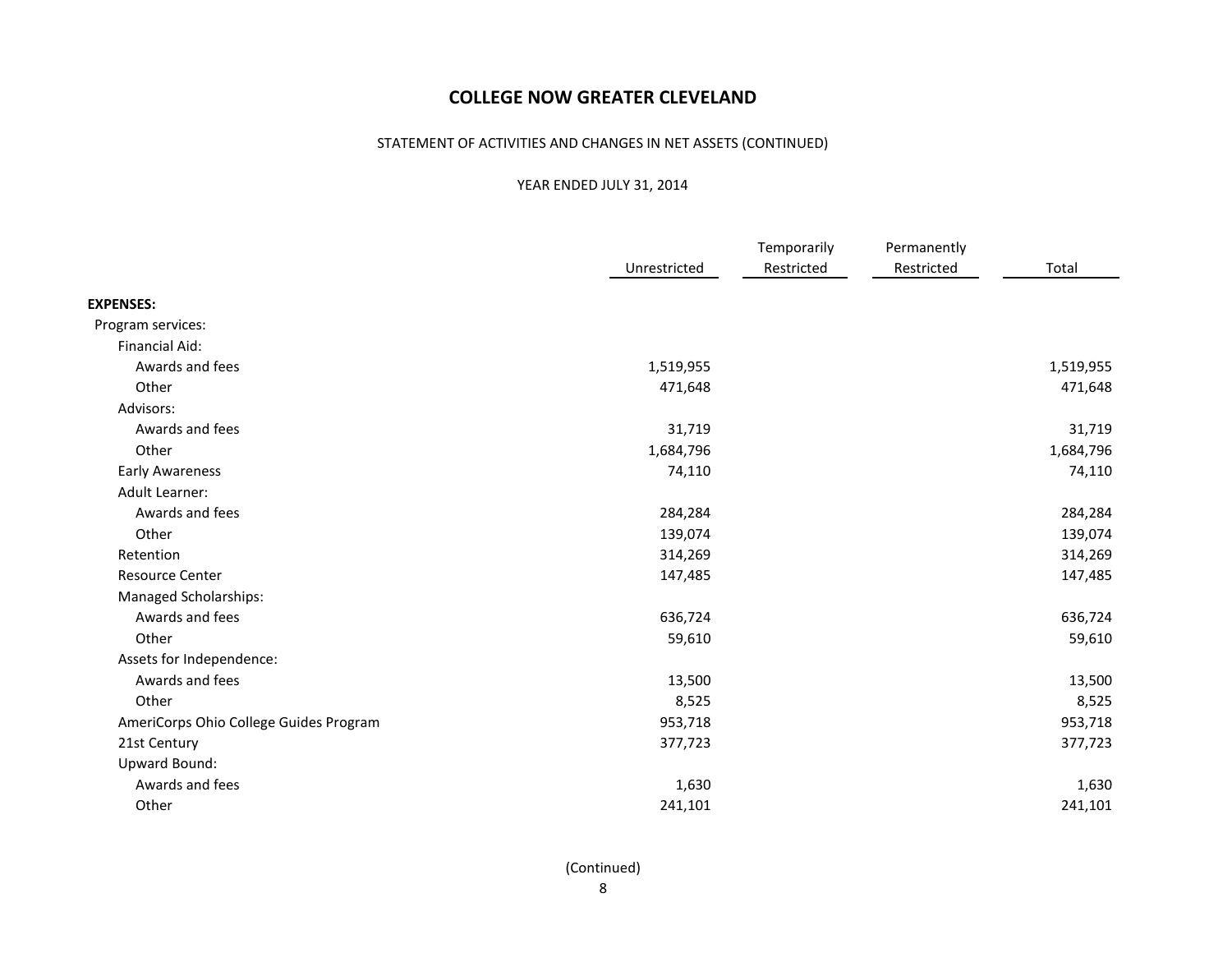# STATEMENT OF ACTIVITIES AND CHANGES IN NET ASSETS (CONTINUED)

# YEAR ENDED JULY 31, 2014

|                                                   |               | Temporarily     | Permanently      |                  |
|---------------------------------------------------|---------------|-----------------|------------------|------------------|
|                                                   | Unrestricted  | Restricted      | Restricted       | Total            |
| <b>EXPENSES (continued):</b>                      |               |                 |                  |                  |
| Program services (continued):                     |               |                 |                  |                  |
| Talent search                                     | 240,070       |                 |                  | 240,070          |
| Endowment:                                        |               |                 |                  |                  |
| Awards and fees                                   | 194,806       |                 |                  | 194,806          |
| Other                                             | 39,475        |                 |                  | 39,475           |
| Total program services                            | 7,434,222     |                 |                  | 7,434,222        |
| <b>Supporting services:</b>                       |               |                 |                  |                  |
| Fundraising                                       | 419,632       |                 |                  | 419,632          |
| General and administrative                        | 333,738       |                 |                  | 333,738          |
| Total supporting services                         | 753,370       |                 |                  | 753,370          |
| <b>Total expenses</b>                             | 8,187,592     |                 |                  | 8,187,592        |
| Increase in net assets                            | 612,856       | 193,196         | 87,523           | 893,575          |
| Net assets, beginning of year                     | 381,840       | 5,477,428       | 5,647,887        | 11,507,155       |
| Net asset reclassifications based on donor intent | (32, 367)     | (3, 196)        | 35,563           |                  |
| Net assets, end of year                           | 962,329<br>\$ | 5,667,428<br>Ş. | 5,770,973<br>\$, | 12,400,730<br>\$ |

The accompanying notes are an integral part of these financial statements.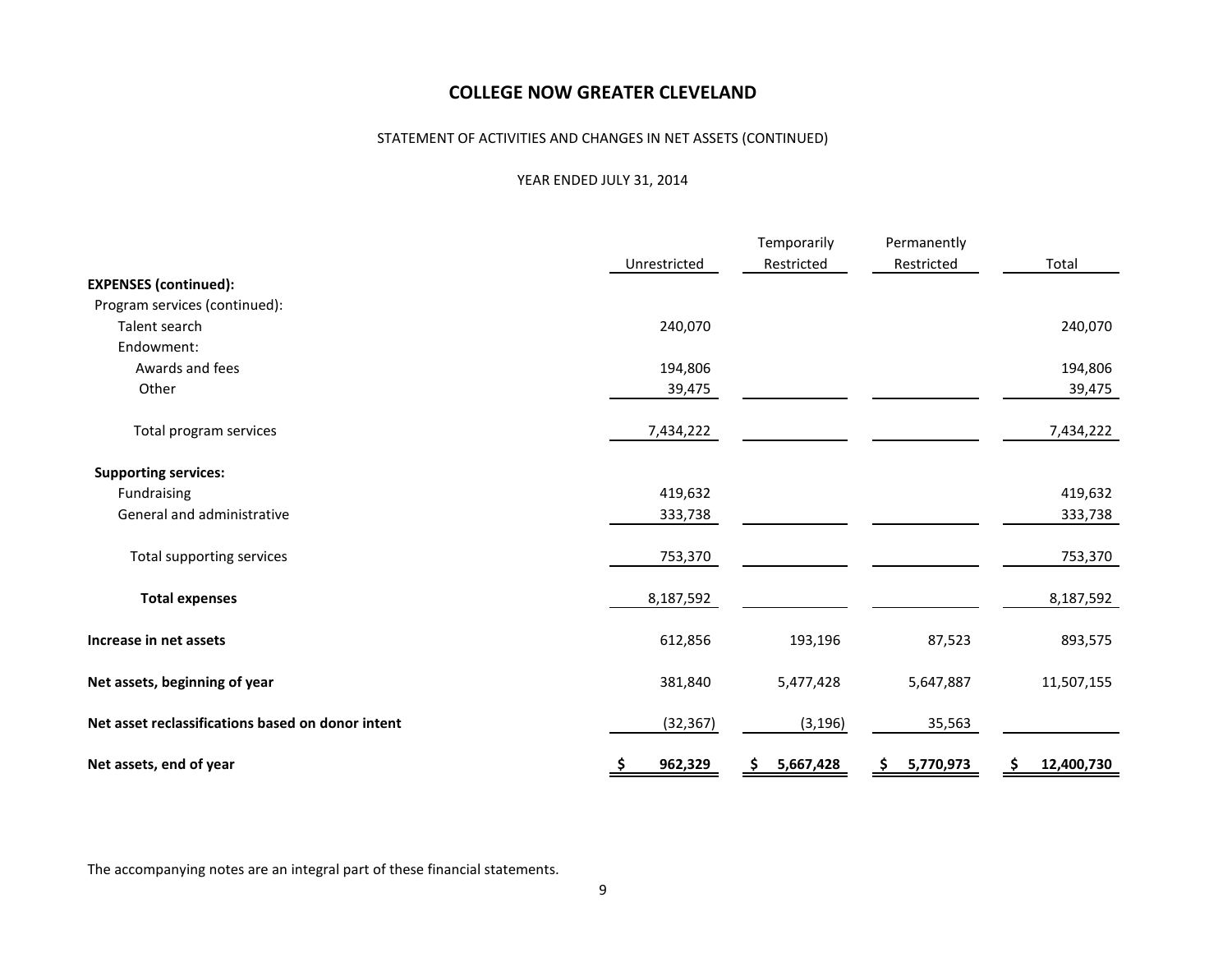# STATEMENTS OF CASH FLOWS

# YEARS ENDED JULY 31, 2015 AND 2014

|                                                                 |    | 2015        |    | 2014       |
|-----------------------------------------------------------------|----|-------------|----|------------|
| Cash flows from operating activities:                           |    |             |    |            |
| Increase in net assets                                          | \$ | 2,475,409   | \$ | 893,575    |
| Adjustments to reconcile increase in net assets                 |    |             |    |            |
| to net cash from operating activities:                          |    |             |    |            |
| Depreciation and amortization                                   |    | 59,235      |    | 45,512     |
| Net realized and unrealized losses (gains) on investments       |    | 265,547     |    | (526, 340) |
| Contributions restricted for permanent endowment                |    | (86, 321)   |    | (77, 051)  |
| Beneficial interest in perpetual trusts                         |    | 2,307       |    | (10, 472)  |
| Increase in allowance for doubtful accounts                     |    |             |    | 20,000     |
| Changes in assets and liabilities:                              |    |             |    |            |
| (Increase) decrease in unconditional promises to give           |    | (1,201,045) |    | 594,202    |
| (Increase) decrease in accounts receivable                      |    | (441, 753)  |    | 31,752     |
| Increase in prepaid expenses and other assets                   |    | (62, 169)   |    | (75, 108)  |
| Increase in accounts payable                                    |    | 26,312      |    | 15,096     |
| Increase in scholarship awards payable                          |    | 127,401     |    | 34,740     |
| Increase in accrued liabilities                                 |    | 14,088      |    | 21,918     |
| (Decrease) increase in deferred revenue                         |    | (38, 400)   |    | 48,783     |
| Net cash provided by operating activities                       |    | 1,140,611   |    | 1,016,607  |
| Cash flows from investing activities:                           |    |             |    |            |
| Purchases of property and equipment                             |    | (49, 756)   |    | (71, 752)  |
| Proceeds from sale of investments                               |    | 483,653     |    | 935,663    |
| Purchases of investments                                        |    | (429, 845)  |    | (980, 714) |
| Net (increase) decrease in cash and cash equivalents restricted |    |             |    |            |
| for permanent endowment                                         |    | (48, 758)   |    | 15,857     |
| Net cash used in investing activities                           |    | (44, 706)   |    | (100, 946) |
| Cash flows provided by financing activities; receipts from      |    |             |    |            |
| contributions restricted for permanent endowment                |    | 86,321      |    | 77,051     |
| Net increase in cash and cash equivalents                       |    | 1,182,226   |    | 992,712    |
| Cash and cash equivalents, beginning                            |    | 3,387,520   |    | 2,394,808  |
| Cash and cash equivalents, ending                               | Ş. | 4,569,746   | Ş  | 3,387,520  |

The accompanying notes are an integral part of these financial statements.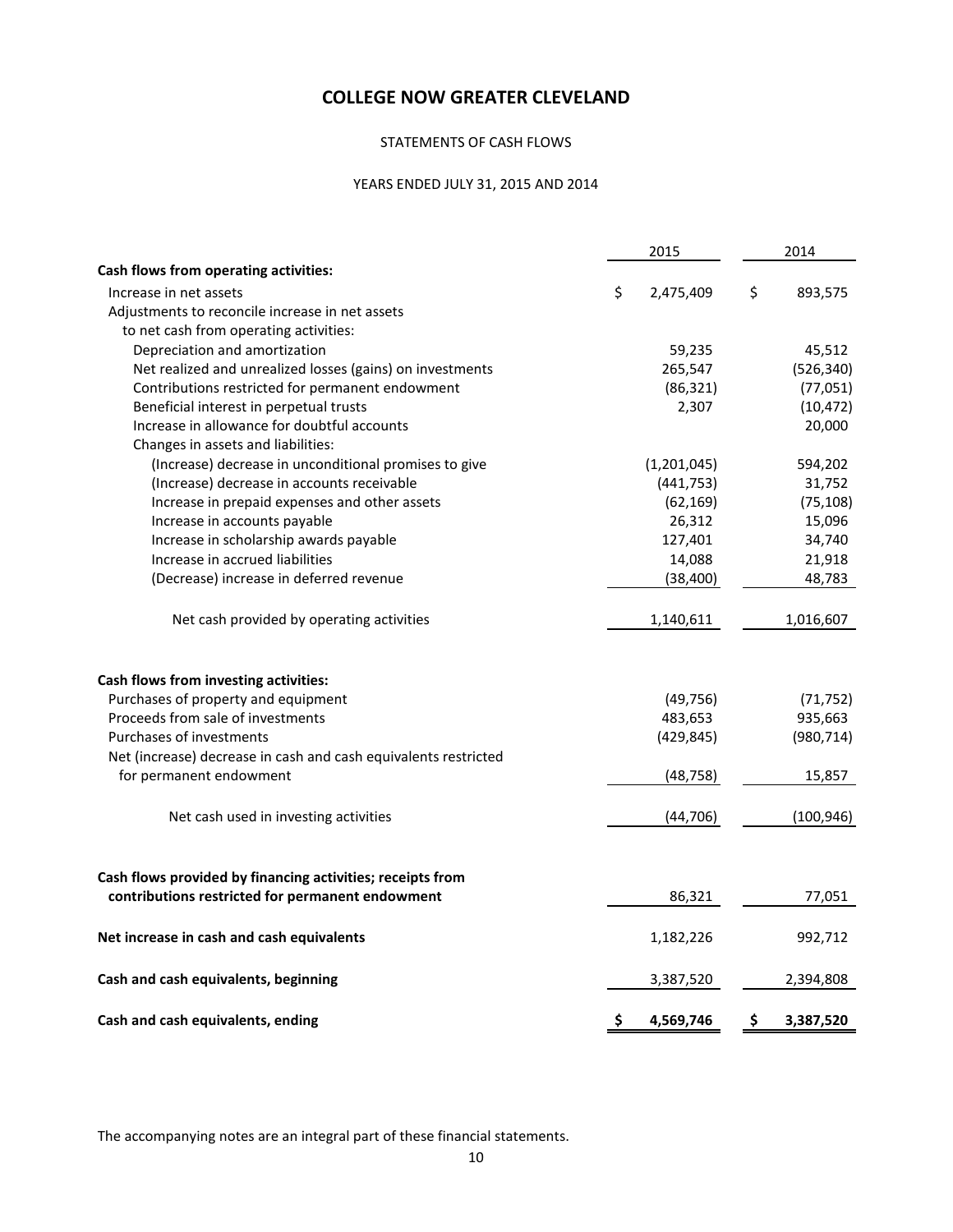### NOTES TO FINANCIAL STATEMENTS

### YEARS ENDED JULY 31, 2015 AND 2014

# **1. Description of Organization and summary of significant accounting policies:**

#### **Nature of activities:**

College Now Greater Cleveland's ("College Now" or the "Organization") mission is to increase college attainment through college access and college success advising; financial aid counseling; and scholarship and retention services. Highly trained professionals deliver our integrated services that annually reach more than 25,000 traditional and nontraditional students and individuals in more than 175 Northeast Ohio venues across four counties: schools, community-based organizations, businesses and our downtown Cleveland Resource Center. Additionally, College Now awards approximately \$3.0 million in need-based scholarships to nearly 1,400 traditional and nontraditional students. Since 1967, College Now has helped thousands of Northeast Ohio students prepare for, finance and graduate from college.

#### **Basis of accounting:**

The financial statements of the Organization have been prepared on the accrual basis of accounting.

#### **Basis of presentation:**

Financial statement presentation follows the recommendations of generally accepted accounting principles, which require the Organization to report information regarding its financial position and activities according to three classes of net assets: unrestricted net assets, temporarily restricted net assets, and permanently restricted net assets.

### **Contributions:**

- Accounting principles generally accepted in the United States require contributions received to be recorded as unrestricted, temporarily restricted, or permanently restricted support, depending on the existence or nature of any donor restrictions.
- Support that is restricted by the donor is reported as an increase in unrestricted net assets if the restriction expires in the reporting period in which the support is recognized. All other donor restricted support is reported as an increase in temporarily or permanently restricted net assets, depending on the nature of the restriction. When a restriction expires (that is, when a stipulated time restriction ends or purpose restriction is accomplished), temporarily restricted net assets are reclassified to unrestricted net assets.

#### **Accounts receivable and promises to give:**

Unconditional promises to give are recognized as revenue or support in the period the promise is received. Unconditional promises to give due in the next year are recorded at their net realizable value. Unconditional promises to give in subsequent years are recorded at their present value using an appropriate discount rate commensurate with the risks involved. Conditional promises to give are recognized when the conditions on which they depend are substantially met.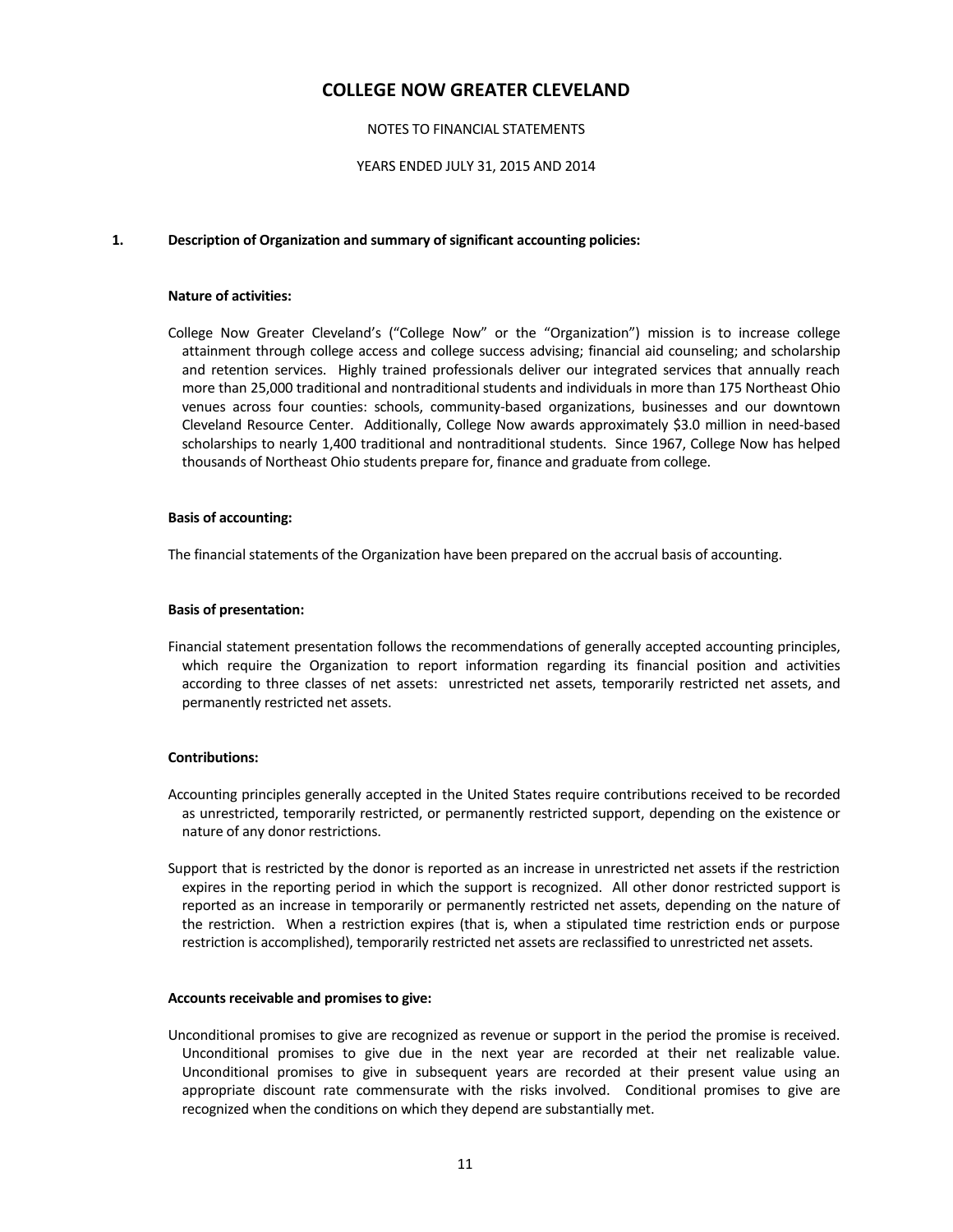# NOTES TO FINANCIAL STATEMENTS (CONTINUED)

### YEARS ENDED JULY 31, 2015 AND 2014

# **1. Summary of significant accounting policies (continued):**

### **Accounts receivable and promises to give (continued):**

In evaluating the collectability of amounts receivable, the Organization considers a number of factors, including the age of the accounts, changes in collection patterns, terms of the grant or pledge and general industry conditions. An allowance for doubtful accounts is recorded based upon a consideration of the likelihood that amounts will not be collected in full. As specific accounts receivable are deemed uncollectible, they are written off against the allowance for doubtful accounts. An allowance for doubtful accounts of \$20,000 in 2015 and 2014 is included in unconditional promises to give.

#### **Beneficial interests in perpetual trust:**

Beneficial interests in perpetual trusts are resources held and administered, at the direction of the resource provider, by an outside trustee for the benefit of the Organization. These trusts are irrevocable and the accounts are reported at estimated fair value of the assets in the trust with changes in value included in the statement of activities and net assets.

### **Trusts and wills:**

- The Organization, from time to time, is named as a beneficiary in certain conditional revocable wills and trusts. The Organization does not hold the rights to the underlying assets of these wills and trusts and, accordingly, does not record their value in the statements of financial position and statements of activities.
- The Organization is named the income beneficiary of a \$5.2 million permanent endowment fund maintained by The Cleveland Foundation. A percentage of the interest earned on these funds is available to the Organization for scholarships annually.

### **Donated property, equipment, and software materials and services:**

Donations of property, equipment, and software are recorded as support at their estimated fair value at the date of donation. No amounts have been reflected in the financial statements for donated services since the criteria for recognition of such volunteer effort under generally accepted accounting principles has not been satisfied.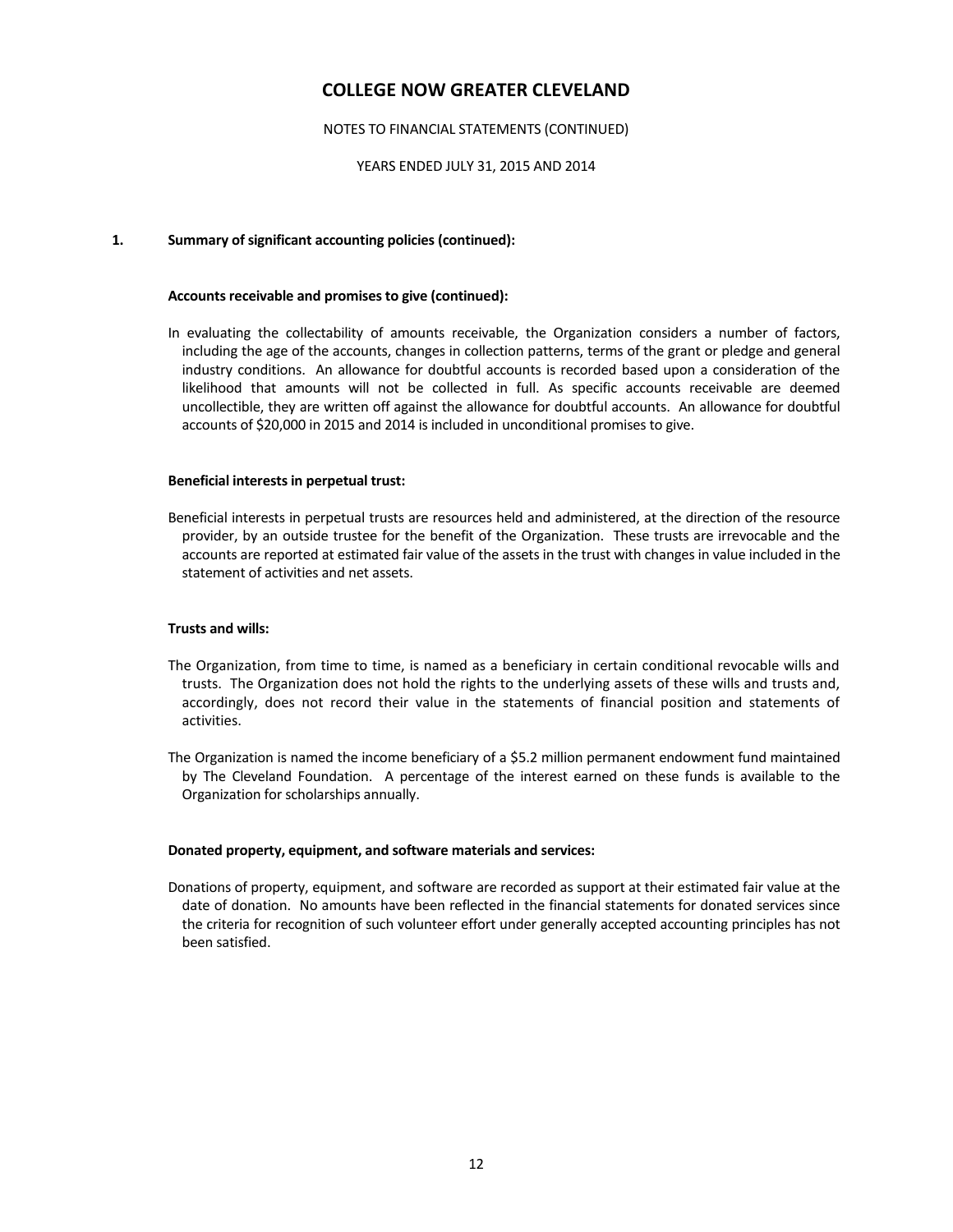### NOTES TO FINANCIAL STATEMENTS (CONTINUED)

#### YEARS ENDED JULY 31, 2015 AND 2014

# **1. Summary of significant accounting policies (continued):**

#### **Government grants and contracts:**

The Organization receives a Talent Search and Upward Bound grant from the United States Department of Education;  $21<sup>st</sup>$  Century Community Learning Center grants from the Ohio Department of Education; an AmeriCorps Ohio College Guides grant from the Ohio Commission on Service and Volunteerism; a Gaining Early Awareness and Readiness for Undergraduate Programs grant (GEAR UP) from the Ohio Department of Higher Education; and a Community Development Block Grant (CDBG) from the City of Cleveland. Compliance with terms and conditions specified in the grant and contract agreements are subject to audit by the grantor and contract agencies. Government grants are reported as an increase in unrestricted net assets in the reporting period in which the terms and conditions specified in the grant agreement are satisfied. Amounts due from government grants and contracts are included in accounts receivable at July 31, 2015 and 2014.

### **Cash and cash equivalents:**

- For purposes of the statement of cash flows, the Organization considers unrestricted or short-term temporarily restricted, highly liquid investments with an initial maturity of three months or less to be cash equivalents. Cash and cash equivalents designated for long-term purposes or received with donor imposed restrictions limiting their use to long-term purposes are not considered cash and cash equivalents for purposes of the statements of cash flows.
- At July 31, 2015 and periodically throughout the year, the Organization maintained balances in their accounts in excess of federally insured limits. The Organization does not expect to incur any losses resulting from cash held in financial institutions.

#### **Investments:**

- In accordance with generally accepted accounting principles, investments in equity securities with readily determinable fair values and all investments in debt securities are measured at fair value in the statements of financial position. Investment income or loss (including gains and losses on investments, interest, and dividends) is included in the statement of activities as increases or decreases in unrestricted net assets unless the income or loss is restricted by donor or law.
- Additionally, the Organization has alternative investments within their portfolio. The alternative investments, which are not readily marketable, are carried at estimated fair values as provided by the investment managers. The Organization reviews and evaluates the values provided by the investment managers and agrees with the valuation methods and assumptions used in determining the fair value of the alternative investments. Those estimated fair values may differ significantly from the values that would have been used had a ready market for these securities existed. Alternative investments include off-shore investments in hedge funds and private equity funds. These financial instruments, which involve varying degrees of off-balance sheet risk, may result in loss due to changes in the market.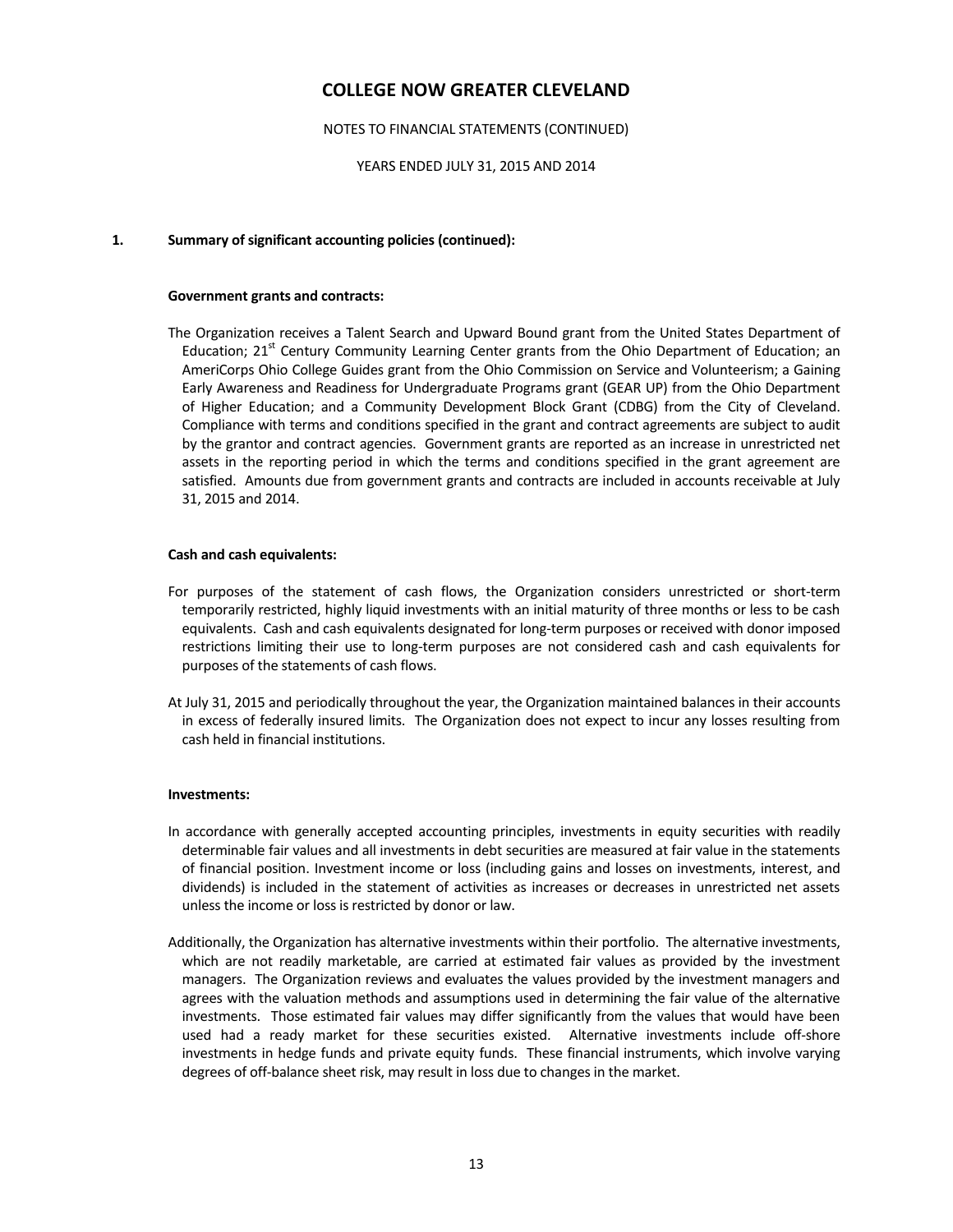# NOTES TO FINANCIAL STATEMENTS (CONTINUED)

### YEARS ENDED JULY 31, 2015 AND 2014

# **1. Summary of significant accounting policies (continued):**

#### **Property and equipment:**

Property and equipment are recorded at cost or, if donated, at the approximate fair value at the date of donation. The Organization depreciates such items over their estimated useful lives on a straight-line basis. Leasehold improvements are amortized over the lease term or the service lives of the improvements, whichever is shorter. Office furniture and equipment and computer equipment and software are depreciated over three to five years.

# **Income taxes:**

- The Organization is a tax-exempt organization under Section 501(c)(3) of the Internal Revenue Code and, consequently, does not provide for Federal income taxes on related income. In addition, the Internal Revenue Service has determined that the Organization is not a private foundation within the meaning of Section 509(a) of the Code.
- The Organization is no longer subject to Federal income tax examinations by tax authorities for years before 2011.

# **Use of estimates:**

The preparation of financial statements in conformity with accounting principles generally accepted in the United States of America requires management to make estimates and assumptions that affect the reported amount of assets and liabilities and disclosure of contingent assets and liabilities at the date of the financial statements and the reported amounts of revenues and expenses during the reporting period. Actual results could differ from those estimates.

# **2. Cash and cash equivalents:**

Cash and cash equivalents consisted of the following at July 31:

|                                                    | 2015                   | 2014                   |
|----------------------------------------------------|------------------------|------------------------|
| Unrestricted<br>Restricted for permanent endowment | \$4,569,746<br>206,400 | \$3,387,520<br>157,642 |
|                                                    | 4.776.146              | 3,545,162              |

Included in cash and cash equivalents at July 31, 2015 and 2014 are additional money market funds of approximately \$241,000 and \$170,000, respectively, which are not covered by FDIC insurance and are subject to market risk.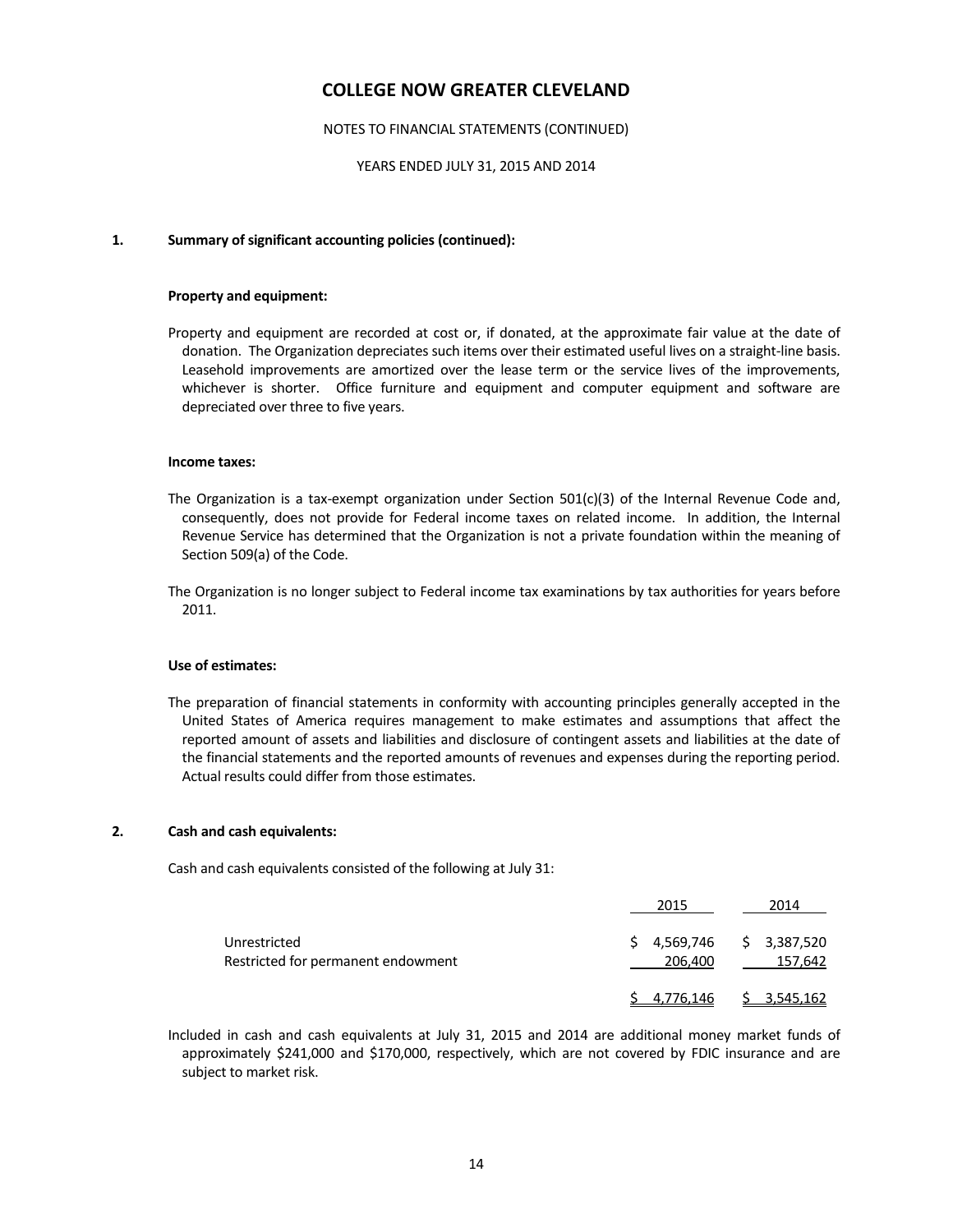# NOTES TO FINANCIAL STATEMENTS (CONTINUED)

## YEARS ENDED JULY 31, 2015 AND 2014

# **3. Property and equipment, net:**

Property and equipment consists of the following at July 31, 2015 and 2014:

|                                                                                             |  | 2015                          | 2014                                |
|---------------------------------------------------------------------------------------------|--|-------------------------------|-------------------------------------|
| Leasehold improvements<br>Office furniture and equipment<br>Computer equipment and software |  | 128,828<br>200,223<br>303,047 | \$<br>120,590<br>191,042<br>270,710 |
| Accumulated depreciation and amortization                                                   |  | 632,098<br>(400, 435)         | 582,342<br>(341, 200)               |
| Net property and equipment                                                                  |  | 231,663                       | 241,142                             |

## **4. Unconditional promises to give:**

Unconditional promises to give are primarily made by foundations, corporations, and individuals. Promises to give to be received after July 31, 2015 are discounted at rates varying from .23% to .48% based upon the time that the promise to give was made. Unconditional promises to give consisted of the following at July 31:

|                                                                                   |   | 2015                          | 2014                         |
|-----------------------------------------------------------------------------------|---|-------------------------------|------------------------------|
| Unrestricted and temporarily restricted -<br>available for operating expenses     |   | 3.942.812                     | 2.741.767                    |
| Unconditional promises to give are to be received by the Organization as follows: |   |                               |                              |
| Receivable in less than one year<br>Receivable in one to five years               | Ś | 2,344,957<br>1.610.600        | 2,112,834<br>632,100         |
| Less discounts to net present value<br>Less allowance for doubtful accounts       |   | 3,955,557<br>12,745<br>20,000 | 2,744,934<br>3,167<br>20,000 |
| Net unconditional promises to give                                                |   | 3,922,812                     | 2,721,767                    |

Approximately 75% of the gross amount of unconditional promises to give was due from five donors at July 31, 2015 and approximately 53% was due from three donors at July 31, 2014.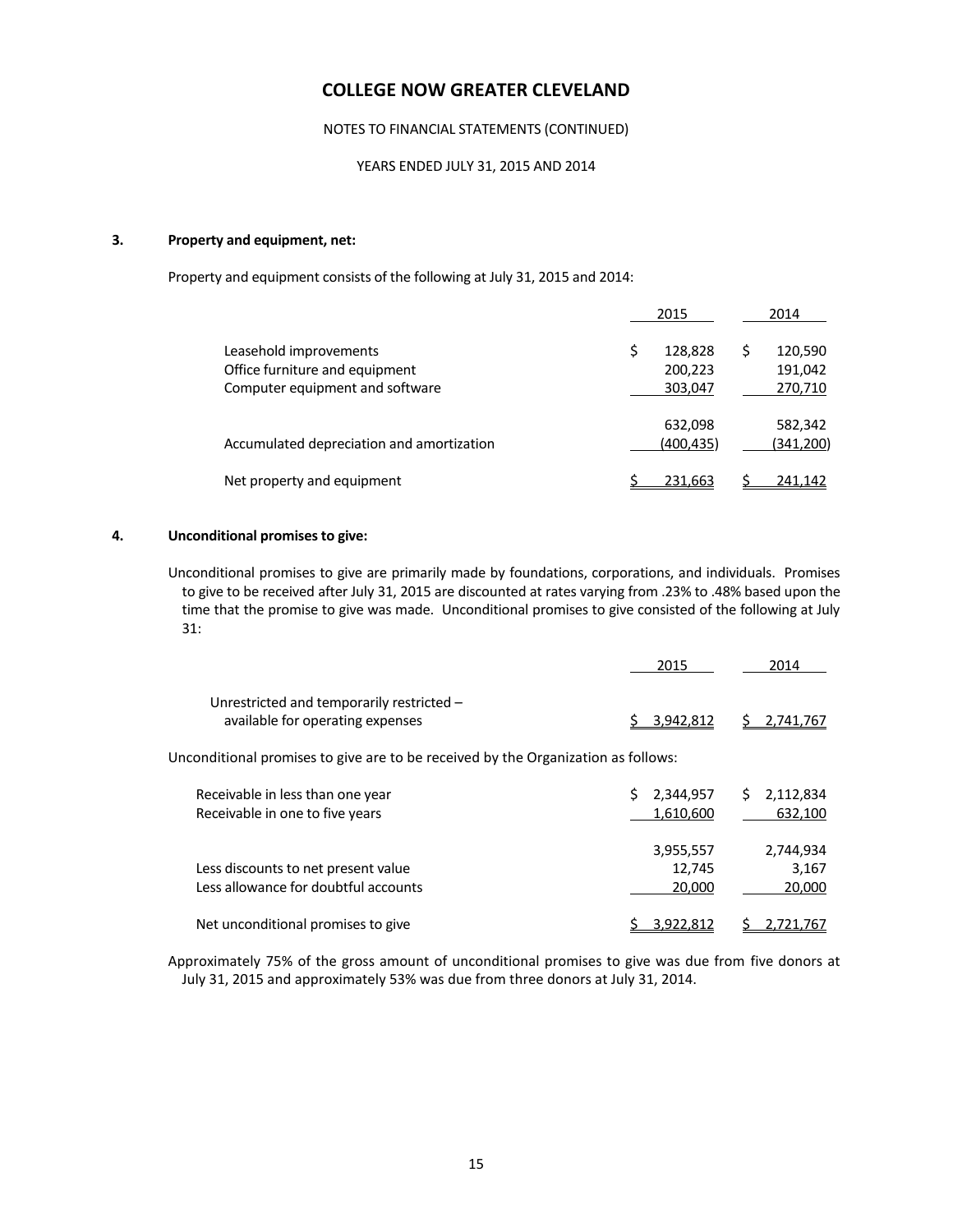# NOTES TO FINANCIAL STATEMENTS (CONTINUED)

#### YEARS ENDED JULY 31, 2015 AND 2014

# **5. Fair value:**

FASB ASC 820 *Fair Value Measurements and Disclosure* establishes a three-level valuation hierarchy for disclosure of fair value measurements. The valuation hierarchy is based upon the transparency of inputs to the valuation of an asset or liability as of the measurement date. The three levels are defined as follows:

- Level 1 inputs to the valuation methodology are quoted prices (unadjusted) for identical assets or liabilities in active markets.
- Level 2 inputs to the valuation methodology include quoted prices for similar assets or liabilities in active markets, and inputs that are observable for the asset or liability, either directly or indirectly, for substantially the full term of the financial instrument.
- Level 3 inputs to the valuation methodology are unobservable and significant to the fair value measurement.
- A financial instrument's categorization within the valuation hierarchy is based upon the lowest level of input that is significant to the fair value measurement.

The following table represents the financial instruments carried at fair value as of July 31, 2015, by the valuation hierarchy set forth by generally accepted accounting principles:

|                                        | <b>Fair Value</b><br>at July 31, |                        |              |               |
|----------------------------------------|----------------------------------|------------------------|--------------|---------------|
|                                        | 2015                             | Level 1                | Level 2      | Level 3       |
| Investments:                           |                                  |                        |              |               |
| Cash equivalents                       | \$<br>984,390                    | 743,051<br>S.          | 241,339<br>S |               |
| Alternative investments:               |                                  |                        |              |               |
| Hedge funds                            | \$<br>886,500                    |                        |              | \$<br>886,500 |
| Private equity funds                   | 656,892                          |                        |              | 656,892       |
| Total alternative investments          | 1,543,392                        |                        |              | 1,543,392     |
| Mutual funds:                          |                                  |                        |              |               |
| Domestic equity funds                  | Ś.                               | 1,586,701 \$ 1,586,701 |              |               |
| International equity funds             | 2,170,639                        | 2,170,639              |              |               |
| <b>Bond funds</b>                      | 1,215,559                        | 1,215,559              |              |               |
| Other                                  | 483,316                          | 483,316                |              |               |
| <b>Total mutual funds</b>              | 5,456,215                        | 5,456,215              |              |               |
| Beneficial interest in perpetual trust | 243,070                          |                        |              | 243,070       |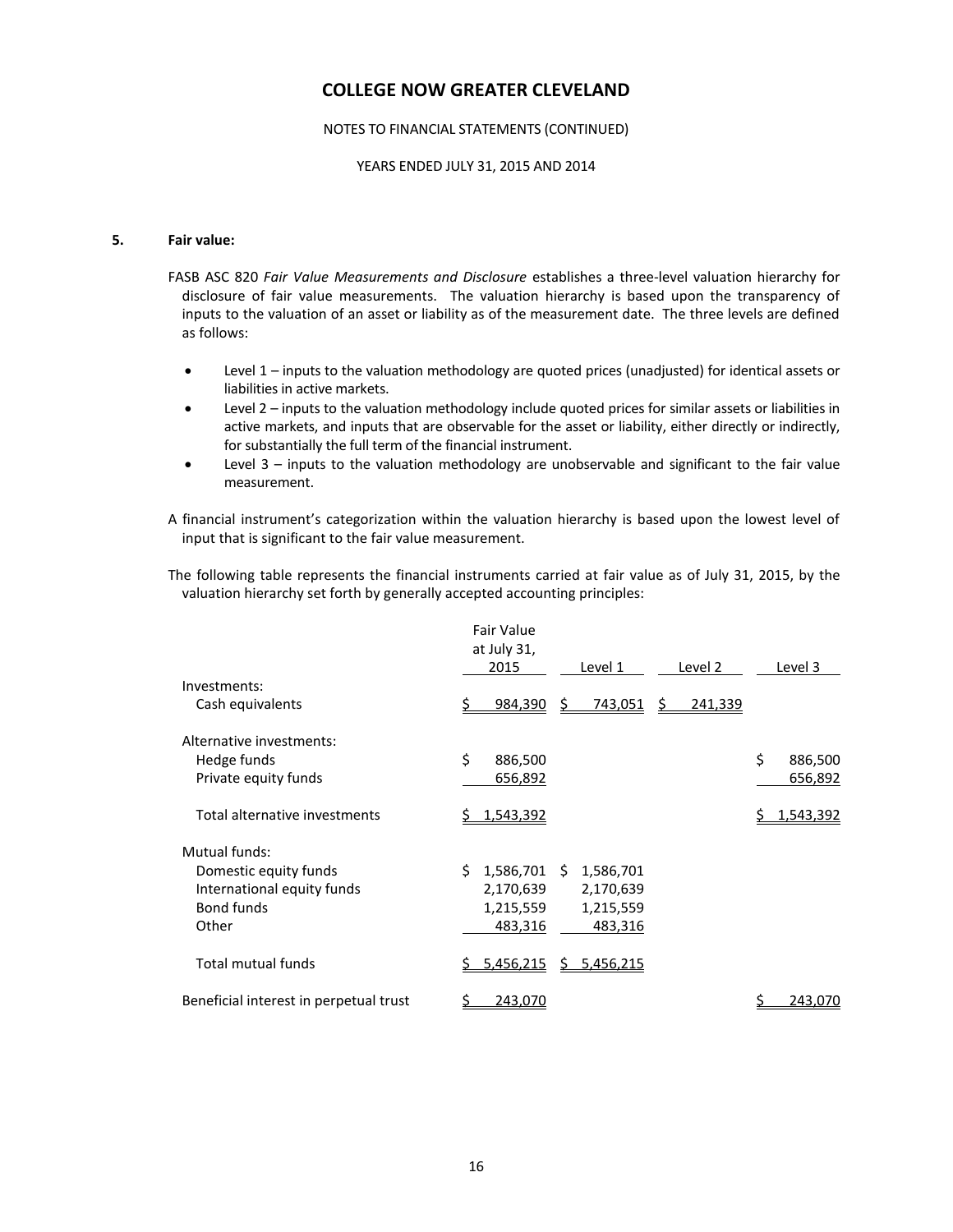# NOTES TO FINANCIAL STATEMENTS (CONTINUED)

#### YEARS ENDED JULY 31, 2015 AND 2014

# **5. Fair value (continued):**

The following table represents the financial instruments carried at fair value as of July 31, 2014, by the valuation hierarchy set forth by generally accepted accounting principles:

|                                        | <b>Fair Value</b>     |                 |         |               |
|----------------------------------------|-----------------------|-----------------|---------|---------------|
|                                        | at July 31,           |                 |         |               |
|                                        | 2014                  | Level 1         | Level 2 | Level 3       |
| Investments:                           |                       |                 |         |               |
| Cash equivalents                       | 1,115,292<br>Ś        | 945,792         | 169,500 |               |
| Alternative investments:               |                       |                 |         |               |
| Hedge funds                            | \$<br>870,123         |                 |         | \$<br>870,123 |
| Private equity funds                   | 744,813               |                 |         | 744,813       |
| Total alternative investments          | <u>1,614,936</u><br>S |                 |         | 1,614,936     |
| Mutual funds:                          |                       |                 |         |               |
| Domestic equity funds                  | Ś<br>1,571,370        | 1,571,370<br>S. |         |               |
| International equity funds             | 2,314,453             | 2,314,453       |         |               |
| <b>Bond funds</b>                      | 1,279,240             | 1,279,240       |         |               |
| Other                                  | 538,963               | 538,963         |         |               |
| <b>Total mutual funds</b>              | 5,704,026<br>S        | 5,704,026<br>S  |         |               |
| Beneficial interest in perpetual trust | \$<br>245,377         |                 |         | 245,377       |

The following is a description of the Organization's valuation methodologies for assets and liabilities measured at fair value. Fair value for Level 1 is based upon quoted market prices for identical assets. Fair value for Level 2 is based on face value which approximates fair value for money market funds.

Fair value for beneficial interest in trusts (Level 3) is based on the Organization's percentage of fair value of the assets contributed to the trust which the Organization believes approximates the present value of the expected future cash flow.

Alternate investments include investments in hedge funds. The funds will invest substantially all of its assets in underlying funds that are generally not registered as investment companies under the 1940 Act and, therefore, the funds will not have the benefit of various protections provided under the 1940 Act with respect to an investment in those underlying funds. The underlying funds may engage in speculative investment strategies and practices, such as the use of leverage, short sales, and derivatives transactions, which can increase the risk of investment loss. The funds provide limited liquidity, and units in the funds are not transferable. In determining the value of these investments, the funds' management use a variety of reference data and assumptions, including estimates of existing market conditions and risks, and independent third-party valuation firm reviews. The estimated value may differ from the values that would have been used had a ready market for the securities existed, and the difference could be material.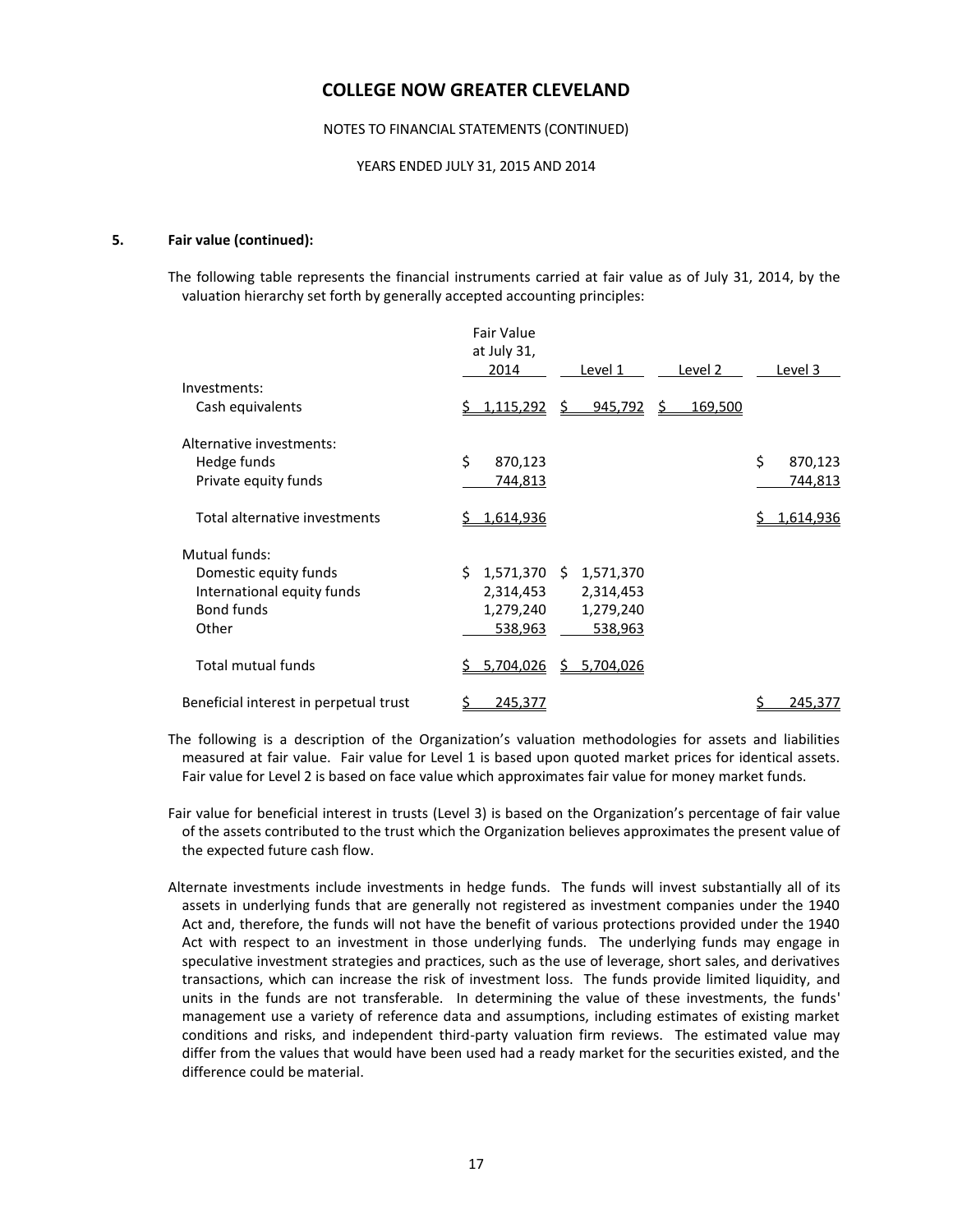# NOTES TO FINANCIAL STATEMENTS (CONTINUED)

### YEARS ENDED JULY 31, 2015 AND 2014

# **5. Fair value (continued):**

The fair value of these hedge funds have been estimated by the funds' management using the estimated net asset value (NAV) of the investments (Level 3). In using NAV, certain attributes of the investment that may impact the fair value of the investment are not considered in measuring fair value. The estimated NAV may differ from the values that would have been used had a ready market for the securities existed, and the difference could be material.

Accounting Standards Update No. 2011-04 *Amendments to Achieve Common Fair Value Measurement and Disclosure Requirements in U.S. GAAP and International Financial Reporting Standards* ("IFRS") ("ASU 2011-04") includes common requirements for measurement of and disclosure about fair value between U.S. GAAP and IFRS. ASU 2011-04 requires reporting entities to disclose quantitative information about the unobservable inputs used in the fair value measurements categorized within Level 3 of the fair value hierarchy.

| The following is a summary of quantitative information about significant unobservable valuation inputs for |
|------------------------------------------------------------------------------------------------------------|
| Level 3 fair value measurements for the investments held as of July 31, 2015 and 2014:                     |

| Level 3 Investments                                                          | Fair Value at<br>July 31, 2015 | <b>Valuation Techniques</b> |
|------------------------------------------------------------------------------|--------------------------------|-----------------------------|
| Hedge Funds:<br>Hirtle Callaghan Absolute Return Offshore<br>Fund            | \$<br>207,029                  | NAV as practical expedient* |
| Hirtle Callaghan Total Return Offshore<br>Fund                               | 679,471<br>886,500             | NAV as practical expedient* |
| Limited Partnerships:<br>Hirtle Callaghan Private Equity VI Offshore<br>Fund | 275,007                        | NAV as practical expedient* |
| Hirtle Callaghan Private Equity VII Offshore<br>Fund                         | 381,885<br>656,892             | NAV as practical expedient* |
|                                                                              | 1,543,392                      |                             |

\* Unobservable input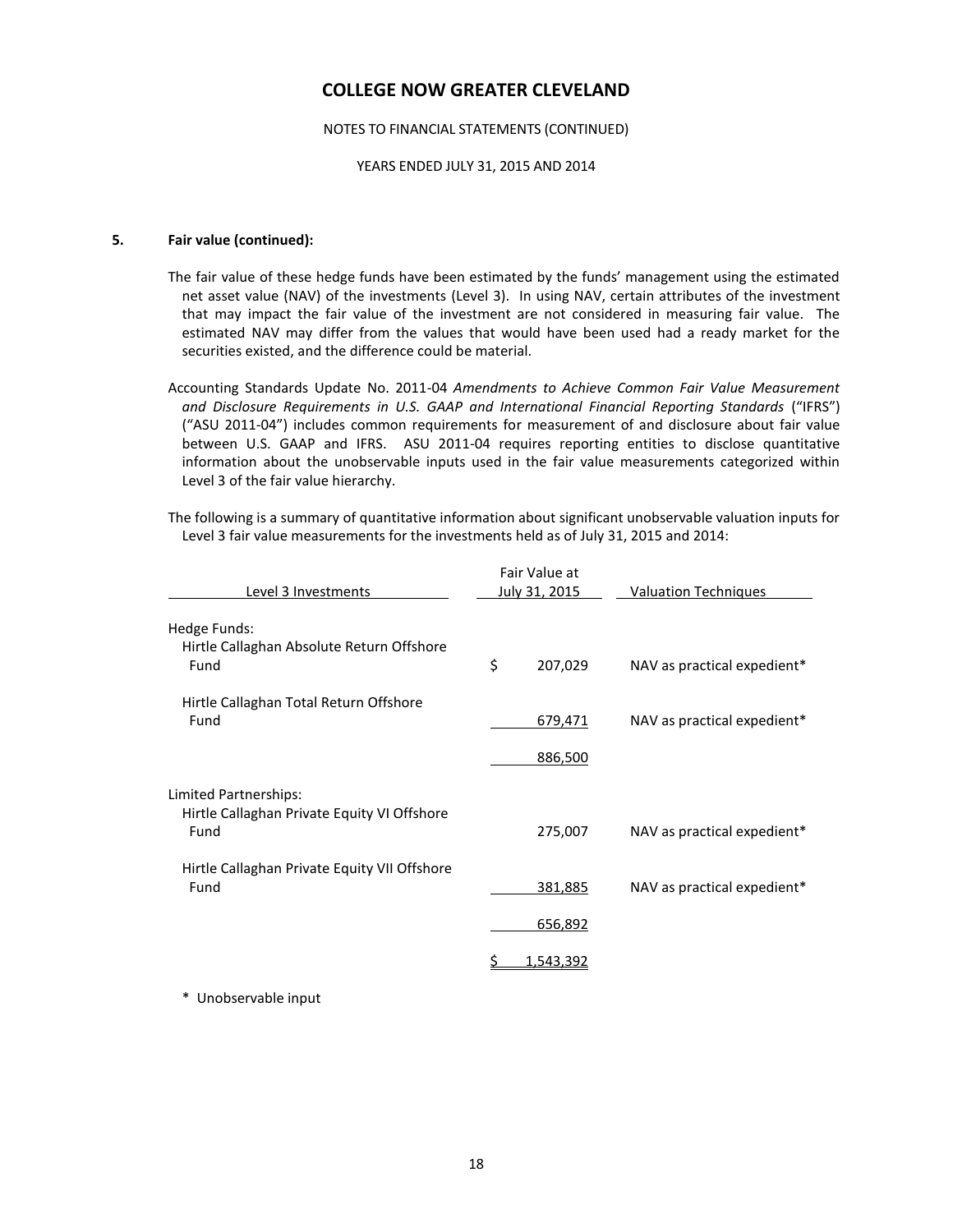# NOTES TO FINANCIAL STATEMENTS (CONTINUED)

# YEARS ENDED JULY 31, 2015 AND 2014

# **5. Fair value (continued):**

| Level 3 Investments                                                          | Fair Value at<br><u>July 31, 2014</u> | <b>Valuation Techniques</b> |
|------------------------------------------------------------------------------|---------------------------------------|-----------------------------|
| Hedge Funds:<br>Hirtle Callaghan Absolute Return Offshore<br>Fund            | \$<br>210,233                         | NAV as practical expedient* |
| Hirtle Callaghan Total Return Offshore<br>Fund                               | 659,890<br>870,123                    | NAV as practical expedient* |
| Limited Partnerships:<br>Hirtle Callaghan Private Equity VI Offshore<br>Fund | 342,799                               | NAV as practical expedient* |
| Hirtle Callaghan Private Equity VII Offshore<br>Fund                         | 402,014                               | NAV as practical expedient* |
|                                                                              | <u>744,813</u><br>1,614,936           |                             |

\* Unobservable input

- No adjustments were made to the NAV provided by the investment manager or administrator of the funds. Adjustment to the NAV provided by the investment manager or administrator of the funds would be considered if the practical expedient NAV was not as of the funds' measurement date; it was probable that the funds would be sold at a value materially different than the reported expedient NAV; or it was determined in accordance with the funds' valuation procedures that the funds are not being reported at fair value.
- The following table is a reconciliation of the beginning and ending balances, separately for each major category of assets and liabilities, measured at fair value on a recurring basis using significant unobservable inputs (Level 3) for the years ended July 31, 2015 and 2014:

|                          | 2015       | 2014        |
|--------------------------|------------|-------------|
| Alternative investments: |            |             |
| Beginning balance        | 1,614,936  | \$1,533,147 |
| Withdrawals              | (114, 577) |             |
| Unrealized gains (A)     | 38,883     | 41,325      |
| Purchases                | 4,150      | 40,464      |
| <b>Ending balance</b>    | 1.543.392  | 1.614.936   |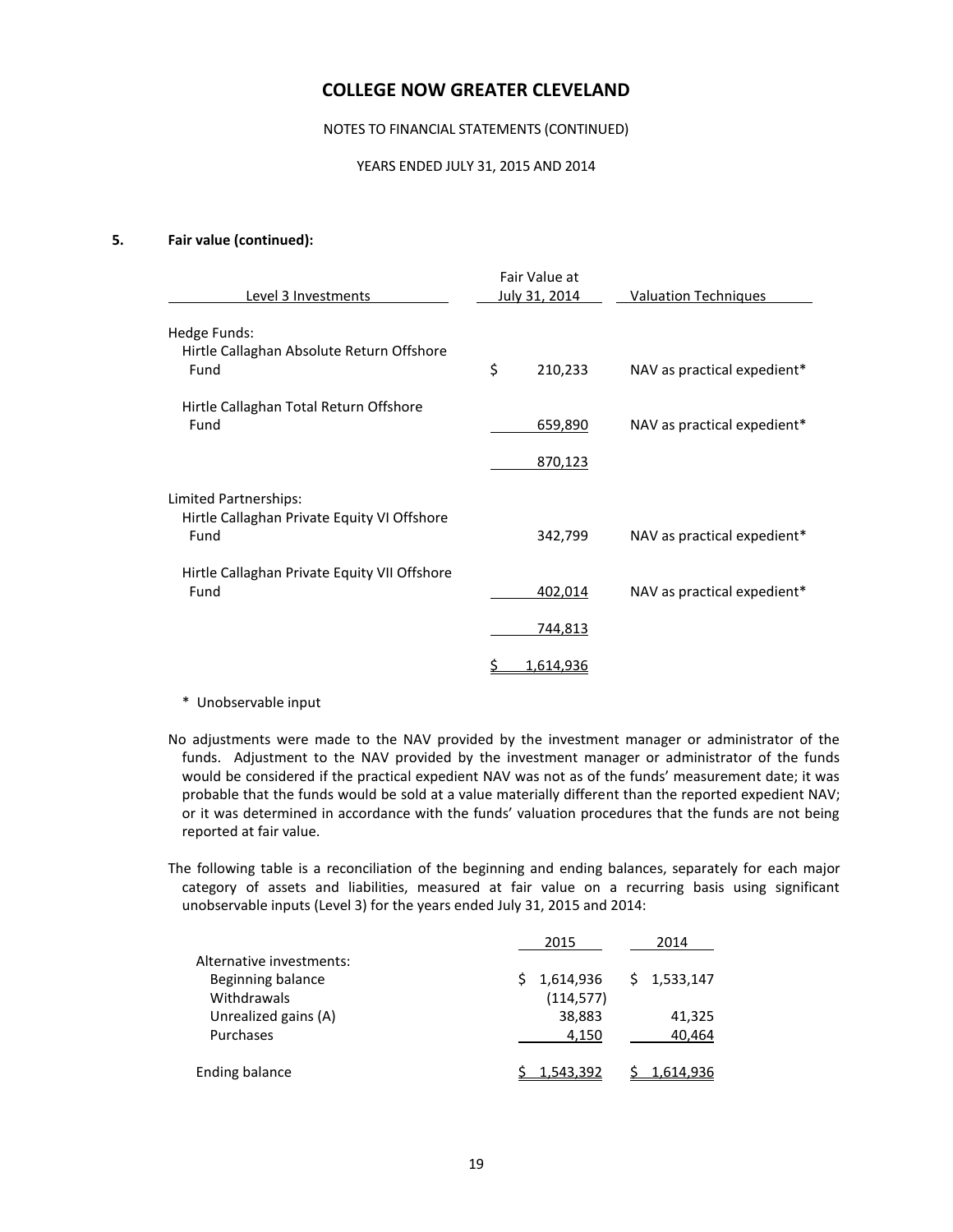# NOTES TO FINANCIAL STATEMENTS (CONTINUED)

#### YEARS ENDED JULY 31, 2015 AND 2014

# **5. Fair value (continued):**

|                                                                                                                | 2015               | 2014              |
|----------------------------------------------------------------------------------------------------------------|--------------------|-------------------|
| Beneficial interest in perpetual trust:<br>Beginning balance<br>(Decrease)/increase in beneficial interest (B) | 245,377<br>(2,307) | 234,905<br>10.472 |
| Ending balance                                                                                                 | 243.070            | 245,377           |

- (A) These amounts represent total unrealized gains for the period included in changes in unrestricted net assets attributable to the change in unrealized gains relating to assets held at July 31, 2015 and 2014.
- (B) These amounts represent total (decreases)/increases in value for the period included in changes in permanently restricted net assets attributable to the change in values relating to beneficial interest in perpetual trusts still held at July 31, 2015 and 2014.

# **6. Investments:**

Investments are presented in the financial statements at market value as follows:

|                                                                                       | 2015                     | 2014                                   |
|---------------------------------------------------------------------------------------|--------------------------|----------------------------------------|
| Unrestricted – available for operating expenses<br>Restricted for permanent endowment | \$2,100,905<br>4,898,702 | $\frac{1}{2}$ , 2,144,282<br>5,174,680 |
|                                                                                       | 6,999,607                | 7,318,962                              |

Investments consisted of the following at July 31:

|                                  |                | 2015      |                 | 2014      |
|----------------------------------|----------------|-----------|-----------------|-----------|
|                                  | Cost           | Market    | Cost            | Market    |
| Fixed income funds,              |                |           |                 |           |
| capital trust                    | Ś<br>1,214,247 | 1,215,559 | 1,250,195<br>\$ | 1,279,240 |
| Equity funds                     | 3,713,458      | 4,240,656 | 3,429,967       | 4,424,786 |
| Alternative investment<br>funds: |                |           |                 |           |
| Private equity funds             | 385,358        | 656,892   | 495,785         | 744,813   |
| Hedge funds                      | 800,000        | 886,500   | 800,000         | 870,123   |
|                                  | 6,113,063      | 6,999,607 | 5,975,947       | 7,318,962 |

The Organization invests in various investment securities. Investment securities are exposed to various risks such as interest rate, market and credit risks. Due to the level of risk associated with certain investment securities, it is at least reasonably possible that changes in the values of investment securities will occur in the near term and such changes could have a material effect on the Organization's statements of financial position, activities and changes in net assets, and cash flows.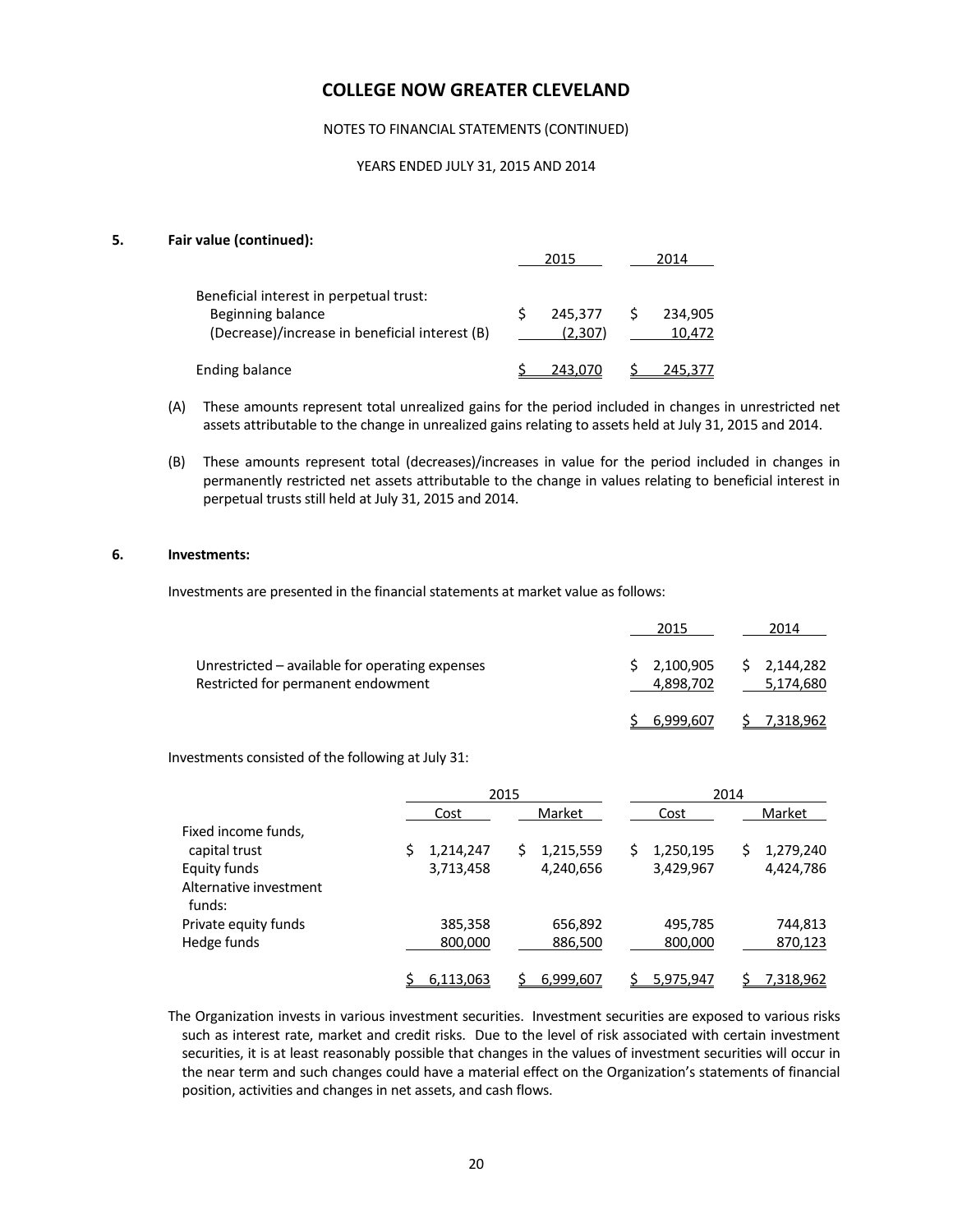# NOTES TO FINANCIAL STATEMENTS (CONTINUED)

### YEARS ENDED JULY 31, 2015 AND 2014

# **7. Restrictions on net assets:**

# **Temporarily restricted net assets:**

Temporarily restricted net assets are required to be used for the following purposes:

|                                 | 2015            | 2014            |
|---------------------------------|-----------------|-----------------|
| Financial aid                   | \$<br>4,171,201 | 2,543,114<br>S. |
| <b>Advisors</b>                 | 2,100,253       | 1,456,462       |
| Adult learner                   | 1,064,370       | 842,894         |
| Managed scholarships            | 374,165         | 310,242         |
| General and administration      | 270,498         | 25,000          |
| Retention                       | 195,183         | 376,950         |
| <b>Higher Education Compact</b> | 160,000         |                 |
| Resource center                 | 67,000          | 30,000          |
| Early awareness                 |                 | 82,766          |
|                                 | 8,402,670       | 5,667,428       |

Temporarily restricted net assets were released from restrictions during fiscal years 2015 and 2014 by incurring expenditures satisfying the purpose or time restrictions specified by donors as follows:

|                            | 2015            | 2014            |
|----------------------------|-----------------|-----------------|
| <b>Advisors</b>            | \$<br>1,352,745 | 1,151,778<br>S. |
| Financial aid              | 861,260         | 810,848         |
| Adult learner              | 314,024         | 292,209         |
| Retention                  | 304,500         | 212,167         |
| Managed scholarships       | 151,423         | 198,490         |
| Early awareness            | 82,766          | 85,678          |
| Resource center            | 30,000          | 38,000          |
| General and administration | 17,500          | 101,545         |
|                            | 3,114,218       | 2,890,715       |

# **Permanently restricted net assets:**

Permanently restricted net assets at July 31, 2015 and 2014 totaling \$5,865,487 and \$5,770,973, respectively, consist of endowment fund assets to be held in perpetuity and beneficial interests in perpetual trusts and are detailed as follows:

|                                         | 2015                      | 2014               |
|-----------------------------------------|---------------------------|--------------------|
| Permanently restricted endowment fund   | $$5,622,417$ $$5,525,596$ |                    |
| Beneficial interest in perpetual trusts | 243,070                   | 245,377            |
|                                         | \$5,865,487               | <u>\$5,770,973</u> |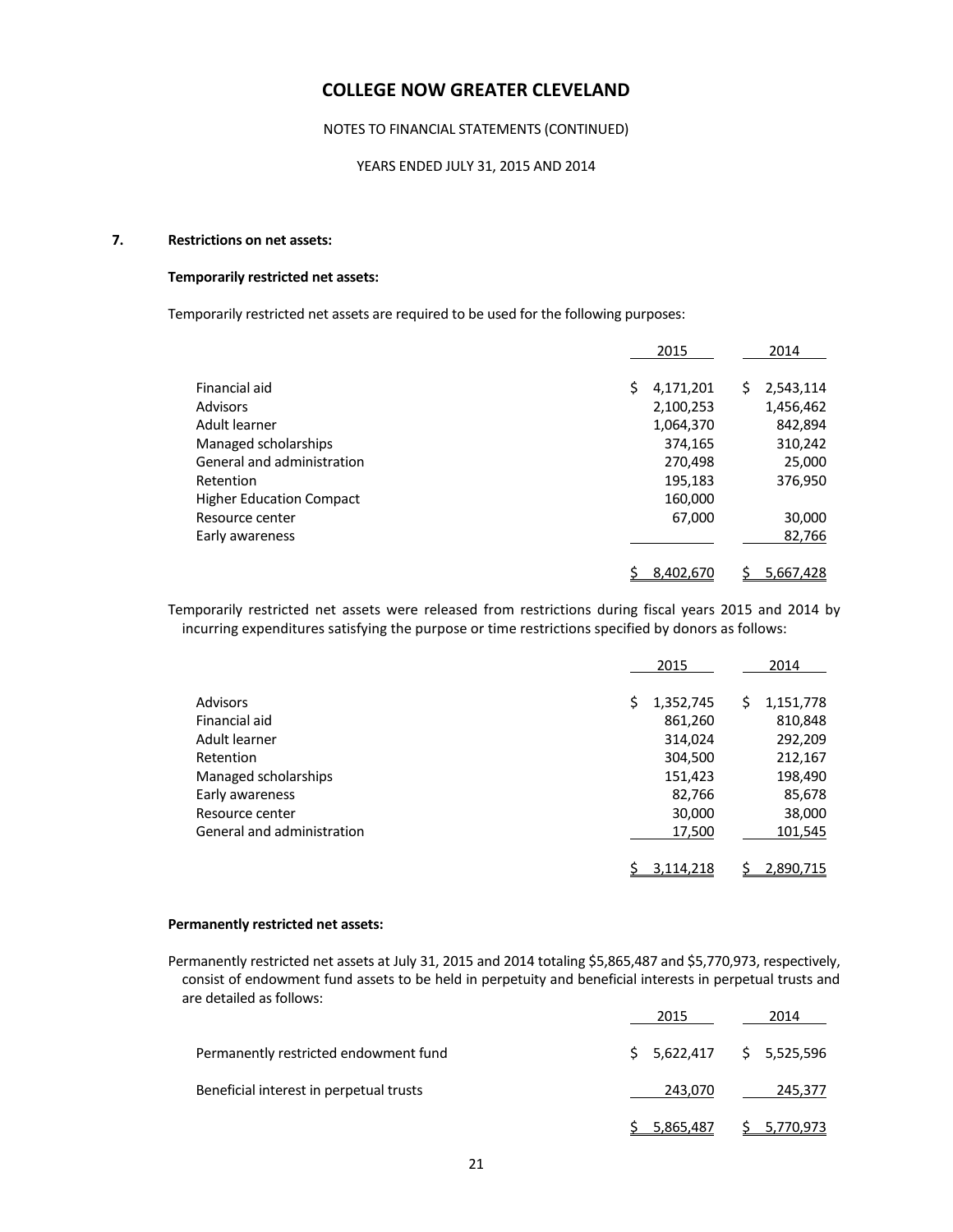# NOTES TO FINANCIAL STATEMENTS (CONTINUED)

# YEARS ENDED JULY 31, 2015 AND 2014

# **7. Restrictions on net assets (continued):**

#### **Permanently restricted net assets (continued):**

The income from these assets may be used to primarily support financial aid activities of the Organization. In accordance with accounting principles generally accepted in the United States of America, permanently restricted net assets have been recorded at historic dollar value and unrealized gains and losses on the underlying endowment investments have been reflected as an increase or decrease to unrestricted net assets. From time to time, the fair value of assets associated with donor-restricted endowment funds may fall below the level the donor requires the Organization to retain as a fund of perpetual duration. These deficits resulted from market fluctuations and totaled approximately \$517,000 at July 31, 2015 and \$193,000 at July 31, 2014. Management determined that \$10,500 in 2015 and \$35,563 in 2014 previously classified as unrestricted or temporarily restricted net assets should be reclassified to permanently restricted net assets based on the intention of the donors. This reclassification is reflected in the 2015 and 2014 statements of activities and changes in net assets.

Changes in endowment net assets for fiscal year ended July 31, 2015 were as follows:

|                                                        | Unrestricted    | Permanently<br>Restricted | Total            |
|--------------------------------------------------------|-----------------|---------------------------|------------------|
| Endowment net assets, beginning of year                | (193,274)<br>Ś. | $5$ 5,525,596             | 5,332,322<br>S   |
| Investment return:<br>Investment income                | 153,379         |                           | 153,379          |
| Net realized/unrealized appreciation<br>(depreciation) | (236, 198)      |                           | <u>(236,198)</u> |
| Total investment return                                | (82, 819)       |                           | (82, 819)        |
| Appropriation of endowment assets<br>for expenditure   | (241, 222)      |                           | (241, 222)       |
| Contributions                                          |                 | 86,321                    | 86,321           |
| Net asset reclassification                             |                 | 10,500                    | 10,500           |
| Endowment net assets, end of year                      | (517,315)       | 5,622,417                 | 5,105,102        |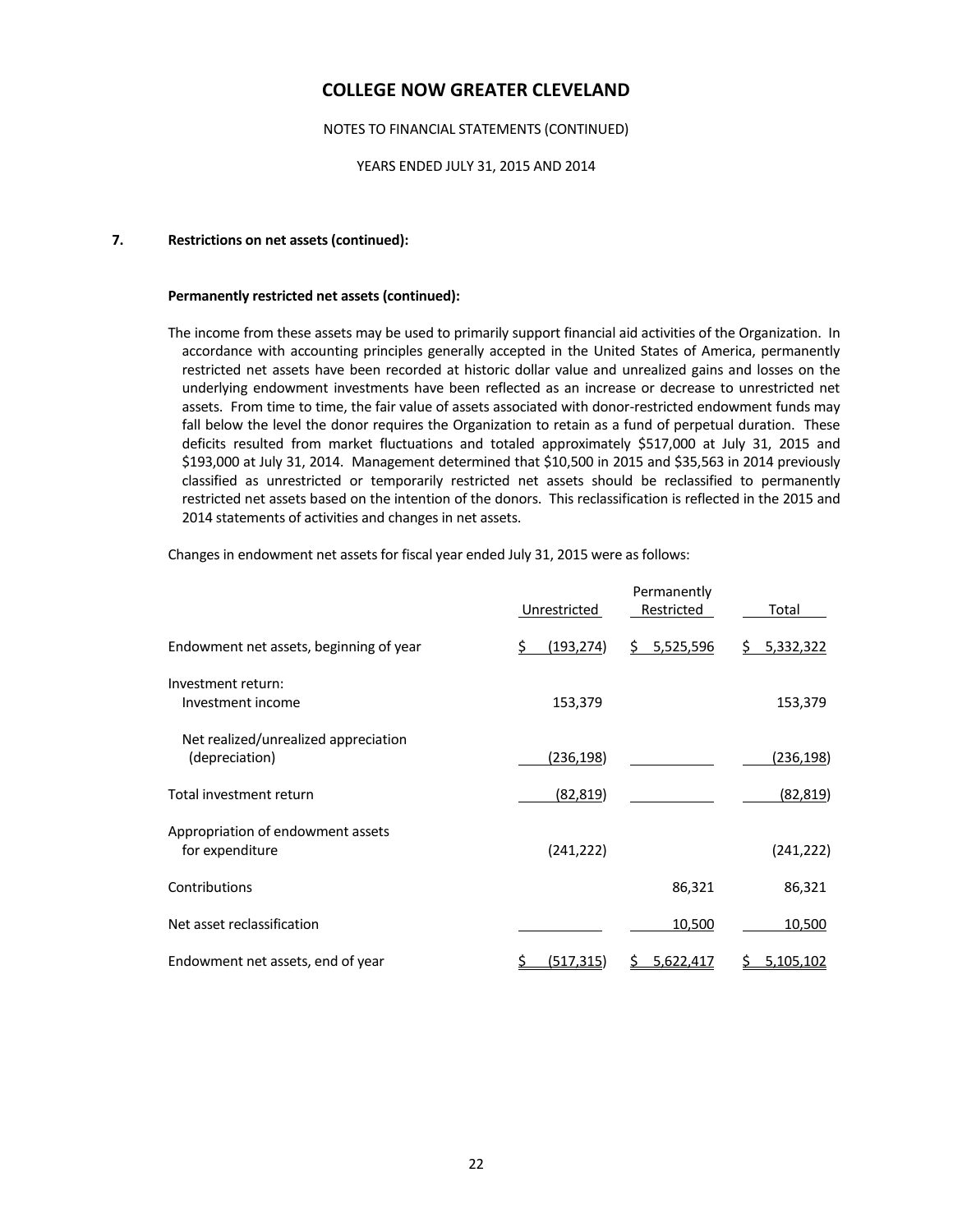# NOTES TO FINANCIAL STATEMENTS (CONTINUED)

#### YEARS ENDED JULY 31, 2015 AND 2014

### **7. Restrictions on net assets (continued):**

#### **Permanently restricted net assets (continued):**

Changes in endowment net assets for fiscal year ended July 31, 2014 were as follows:

|                                                        | Unrestricted     | Permanently<br>Restricted | Total          |
|--------------------------------------------------------|------------------|---------------------------|----------------|
| Endowment net assets, beginning of year                | (433, 549)<br>S. | 5,412,982<br>S.           | 4,979,433<br>S |
| Investment return:<br>Investment income                | 211,208          |                           | 211,208        |
| Net realized/unrealized appreciation<br>(depreciation) | 260,581          |                           | 260,581        |
| Total investment return                                | 471,789          |                           | 471,789        |
| Appropriation of endowment assets<br>for expenditure   | (231, 514)       |                           | (231, 514)     |
| Contributions                                          |                  | 77,051                    | 77,051         |
| Net asset reclassification                             |                  | 35,563                    | 35,563         |
| Endowment net assets, end of year                      | (193, 274)       | 5,525,596                 | 5,332,322      |

The Organization's Board has interpreted the State of Ohio's Uniform Prudent Management of Institutional Funds Act (UPMIFA) as requiring the preservation of the fair value of the original gift as of the gift date of the donor-restricted endowment funds absent explicit donor stipulations to the contrary. As a result of the interpretation, the Organization classifies as permanently restricted, (a) the original value of gifts donated to the permanent endowment, (b) the original value of subsequent gifts to the permanent endowment, and (c) accumulations to the permanent endowment made in accordance with the direction of the applicable donor gift instrument at the time the accumulation is added to the fund. In accordance with UPMIFA, the Organization considers the following factors in making a determination to appropriate or accumulate donor-restricted endowment funds:

- 1) General economic conditions
- 2) The possible effect of inflation or deflation
- 3) The expected tax consequences, if any, of investment decisions or strategies
- 4) The role that each investment or course of action plays within the overall investment portfolio of the fund
- 5) The expected total return from income and the appreciation of investments
- 6) Other resources of the Organization
- 7) The need of the Organization and of the fund to make distributions and preserve capital
- 8) An asset's special relationship or special value, if any, to the charitable purposes of the Organization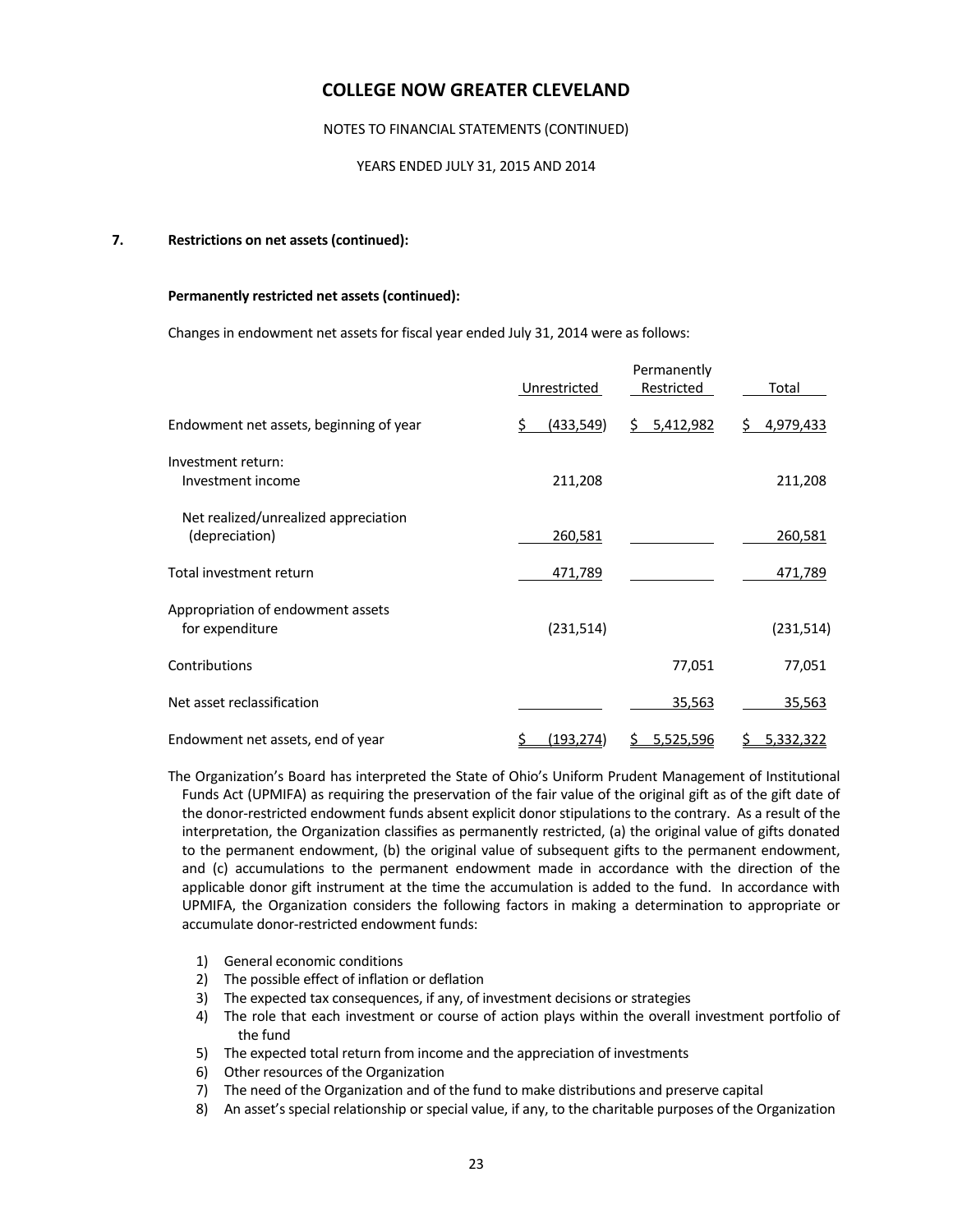### NOTES TO FINANCIAL STATEMENTS (CONTINUED)

#### YEARS ENDED JULY 31, 2015 AND 2014

# **7. Restrictions on net assets (continued):**

#### **Permanently restricted net assets (continued):**

- The Organization has adopted investment and spending policies for endowment assets that attempt to provide a predictable stream of funding to programs supported by its endowment while seeking to maintain the purchasing power of the endowment assets. Endowment assets include those assets of donor-restricted funds that the Organization must hold in perpetuity. Under this policy, as approved by the Organization's Board, the endowment assets are invested in a manner that is intended to produce results that exceed the price and yield results of various market indices based on type of investments while assuming a moderate level of investment risk. Actual returns in any given year may vary from these indices.
- To satisfy its long-term rate-of-return objectives, the Organization relies on a total return strategy in which investment returns are achieved through both capital appreciation (realized and unrealized) and current yield (interest and dividends). The Organization targets a diversified asset allocation that places a greater emphasis on equity-based investments to achieve its long-term return objectives within prudent risk constraints.

### **8. Commitments and contingencies:**

The Organization leases its office facility and certain equipment under non-cancelable operating leases.

- The Organization entered into a rental agreement for office space commencing August 2012, amended effective September 1, 2014 in conjunction with an office space expansion. The lease agreement calls for scheduled rent increases with monthly payments ranging from \$14,285 to \$18,081 through October 2022.
- Total rent expense for all leases, excluding utilities, was approximately \$190,430 in 2015 and \$185,200 in 2014.
- Commitments for future rental payments under all operating leases for the next five fiscal years are as follows:

| Year ending July 31, |               |  |
|----------------------|---------------|--|
| 2016                 | \$<br>216,827 |  |
| 2017                 | 222,898       |  |
| 2018                 | 223,067       |  |
| 2019                 | 227,113       |  |
| 2020                 | 222,870       |  |
|                      | 1,112,775     |  |

The Organization could be subject to legal proceedings and claims that arise in the ordinary course of business. As of July 31, 2015 and 2014, management was not aware of any pending litigation against the Organization that could have a material effect on the financial statements.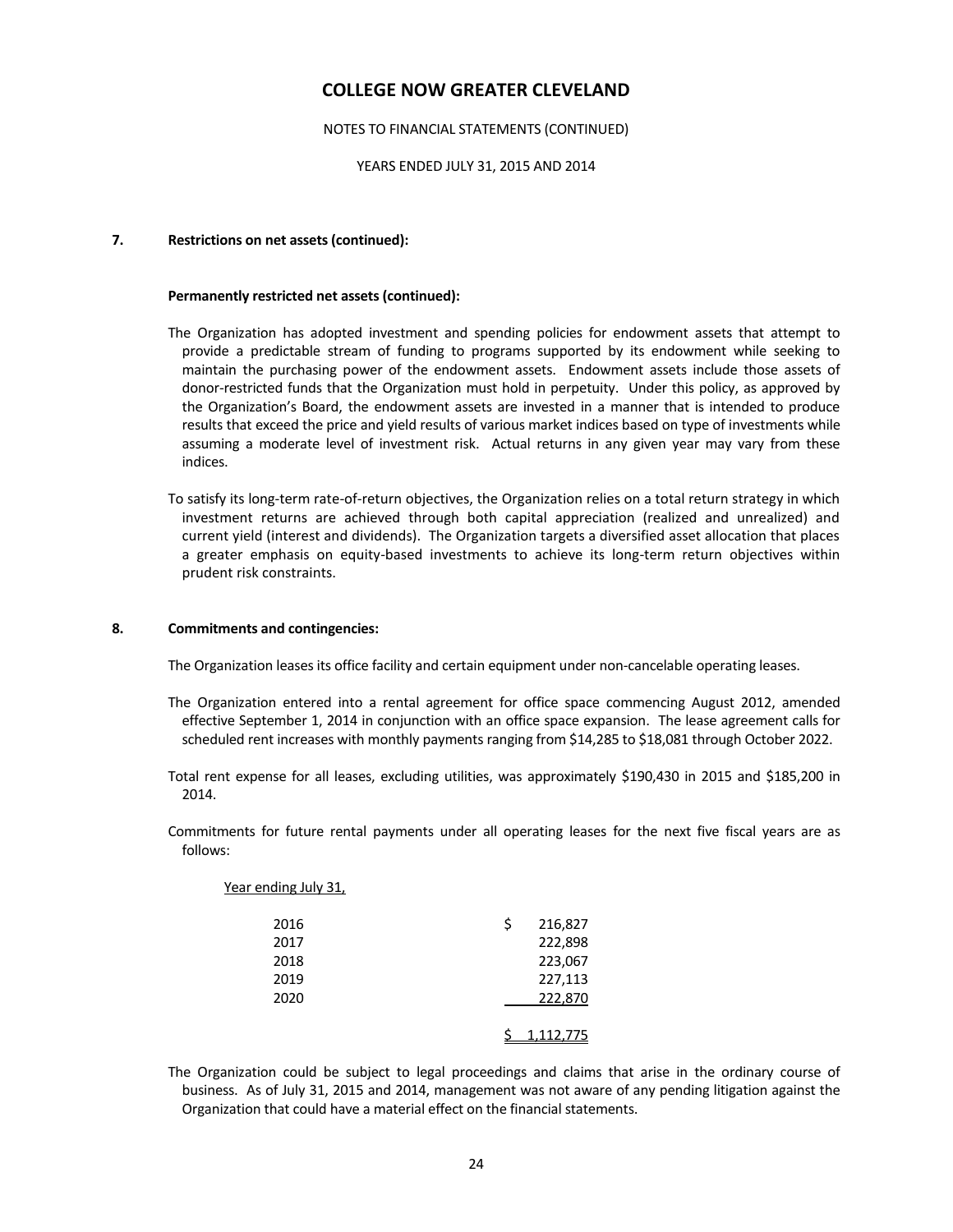# NOTES TO FINANCIAL STATEMENTS (CONTINUED)

### YEARS ENDED JULY 31, 2015 AND 2014

### **9. Line of credit:**

In 2010, the Organization entered into a line of credit agreement with a bank which provided for borrowings of up to \$500,000. Any borrowings against the line are collateralized by certain investments. Interest is payable quarterly at the bank's LIBOR rate of interest plus 1.75%. There were no borrowings against the line as of July 31, 2015 and 2014.

#### **10. Retirement plan:**

The Organization administers a 401(k) retirement plan for all eligible employees. The Organization is required to match up to a maximum of 5% of employee contributions. Matching contributions to the plan prior to January 1, 2011 are on a graduated vesting schedule whereas contributions for employees with five years or more of service are 100% vested. Matching contributions subsequent to January 1, 2011 are immediately vested. For the years ended July 31, 2015 and 2014, the Organization's aggregate contributions were approximately \$96,000 and \$84,000, respectively.

### **11. General and professional liability insurance:**

The Organization has an agreement with a multi-provider risk retention group for its general and professional liability insurance. The risk retention group insurance coverage is an occurrence-based policy. The policy includes a reimbursement provision of \$1,000,000 per each claim and \$3,000,000 in aggregate claims per the term of the policy. Additionally, the Organization maintains Privacy and Security Liability insurance with limits of \$1,000,000 and coverage up to 100,000 individuals. Based on internal and external evaluations of the merits of the individual claims, analysis of claim history and the estimated reserves assigned by the Organization's third-party risk manager, Organization management has determined an accrual is not necessary at July 31, 2015 and 2014. Although the Organization's management believes an accrual for potential losses is not necessary at July 31, 2015 and 2014, a liability may result and it could be material.

### **12. Subsequent events:**

In preparing these financial statements, the Organization has evaluated events and transactions for potential recognition or disclosure through November 30, 2015, the date the Organization's financial statements were available to be issued.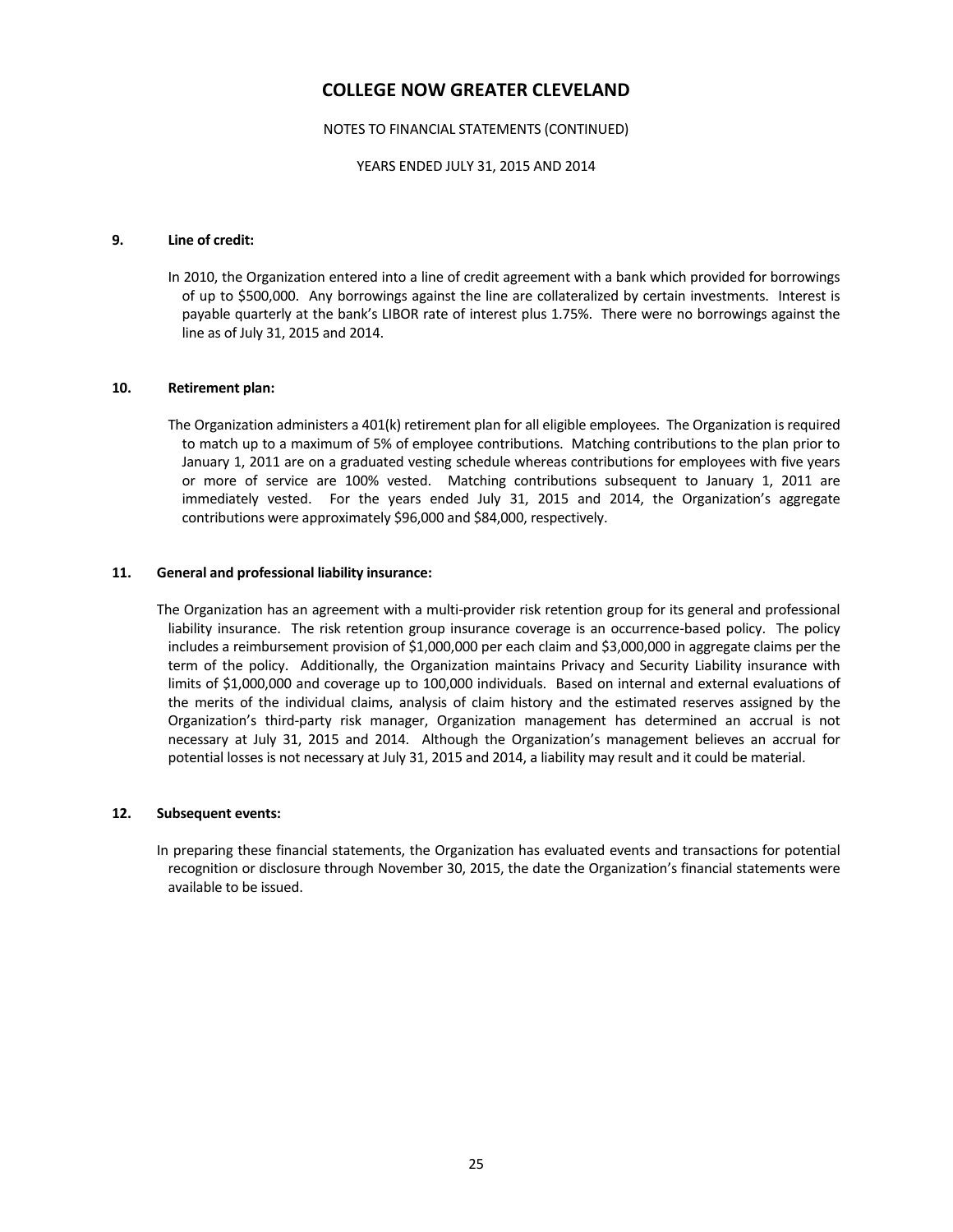# SCHEDULE OF EXPENDITURES OF FEDERAL AWARDS

# YEAR ENDED JULY 31, 2015

|                                                                                                                                      | Federal<br><b>CFDA</b> | Pass-Through<br><b>Entity Identifying</b> | Federal<br>Expenditures |           |  |
|--------------------------------------------------------------------------------------------------------------------------------------|------------------------|-------------------------------------------|-------------------------|-----------|--|
| Federal Grantor/Program or Cluster Title                                                                                             | Number                 | Number                                    |                         |           |  |
| Ohio Commission on Service and Volunteerism<br>AmeriCorps                                                                            | 94.006                 |                                           | \$                      | 1,028,578 |  |
| U.S. Department of Education:                                                                                                        |                        |                                           |                         |           |  |
| Upward Bound                                                                                                                         | 84.047A                |                                           |                         | 251,582   |  |
| <b>Talent Search</b>                                                                                                                 | 84.044                 |                                           |                         | 247,512   |  |
| Pass-Through Ohio Department of Education:<br>21 <sup>st</sup> Century Learning Centers                                              | 84.287                 |                                           |                         | 821,857   |  |
| Ohio Department of Higher Education:<br>Gaining Early Awareness and Readiness<br>for Undergraduate Programs                          | 84.334                 |                                           |                         | 385,038   |  |
| U.S. Department of Housing and Urban Development:<br>Pass-Through the City of Cleveland:<br><b>Community Development Block Grant</b> | 14.218                 |                                           |                         | 33,000    |  |
|                                                                                                                                      |                        |                                           |                         | 2,767,567 |  |

### Note to Schedule of Expenditures of Federal Awards

Basis of presentation:

The schedule of expenditures of Federal awards includes the Federal grant activity of College Now Greater Cleveland and is presented on the accrual basis of accounting. The information in this schedule is presented in accordance with the requirements of *OMB Circular A-133*, *Audits of States, Local Governments, and Non-Profit Organizations*. Therefore, some amounts presented in this schedule may differ from amounts presented in, or used in the preparation of, the financial statements.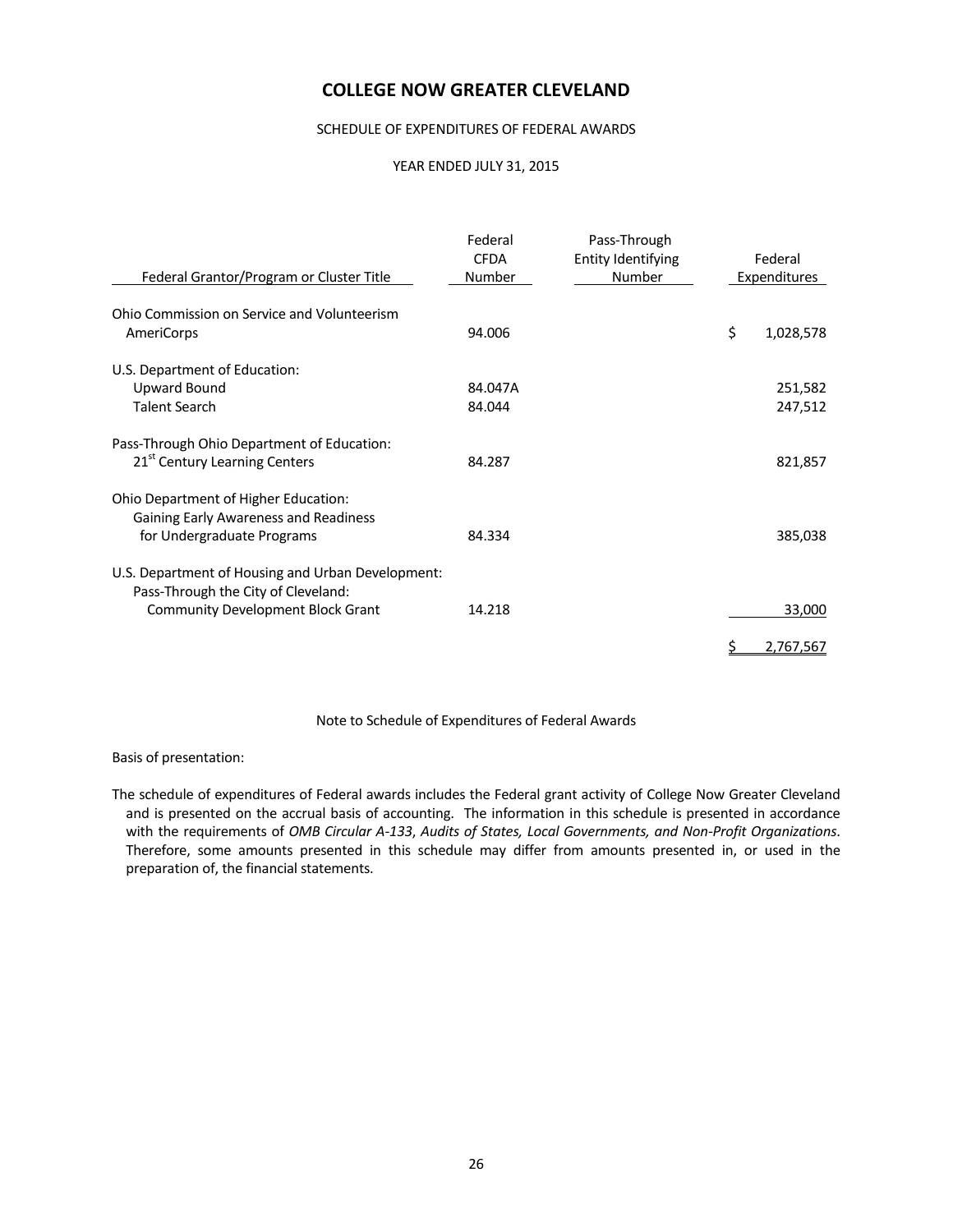



**Independent Auditor's Report on Internal Control Over Financial Reporting and on Compliance and Other Matters Based on an Audit of Financial Statements Performed in Accordance with** *Government Auditing Standards*

Board of Directors College Now Greater Cleveland Cleveland, Ohio

We have audited, in accordance with auditing standards generally accepted in the United States of America and the standards applicable to financial audits contained in *Government Auditing Standards* issued by the Comptroller General of the United States, the financial statements of College Now Greater Cleveland, which comprise the statements of financial position as of July 31, 2015, and the related statements of activities and changes in net assets and cash flows for the year then ended, and the related notes to the financial statements, and have issued our report thereon dated November 30, 2015.

### **Internal Control Over Financial Reporting**

In planning and performing our audit of the financial statements, we considered College Now Greater Cleveland's internal control over financial reporting (internal control) to determine the audit procedures that are appropriate in the circumstances for the purpose of expressing our opinion on the financial statements, but not for the purpose of expressing an opinion on the effectiveness of College Now Greater Cleveland's internal control. Accordingly, we do not express an opinion on the effectiveness of the Organization's internal control.

A deficiency in internal control exists when the design or operation of a control does not allow management or employees, in the normal course of performing their assigned functions, to prevent, or detect and correct, misstatements on a timely basis. A material weakness is a deficiency, or a combination of deficiencies, in internal control such that there is a reasonable possibility that a material misstatement of the entity's financial statements will not be prevented, or detected and corrected on a timely basis. A significant deficiency is a deficiency, or a combination of deficiencies, in internal control that is less severe than a material weakness, yet important enough to merit attention by those charged with governance.

Our consideration of internal control was for the limited purpose described in the first paragraph of this section and was not designed to identify all deficiencies in internal control that might be material weaknesses or significant deficiencies. Given these limitations, during our audit we did not identify any deficiencies in internal control that we consider to be material weaknesses. However, material weaknesses may exist that have not been identified.

### **Compliance and Other Matters**

As part of obtaining reasonable assurance about whether College Now Greater Cleveland's financial statements are free of material misstatement, we performed tests of its compliance with certain provisions of laws, regulations, contracts and grant agreements, noncompliance with which could have a direct and material effect on the determination of financial statement amounts. However, providing an opinion on compliance with those provisions was not an objective of our audit and, accordingly, we do not express such an opinion. The results of our tests disclosed no instances of noncompliance or other matters that are required to be reported under *Government Auditing Standards*.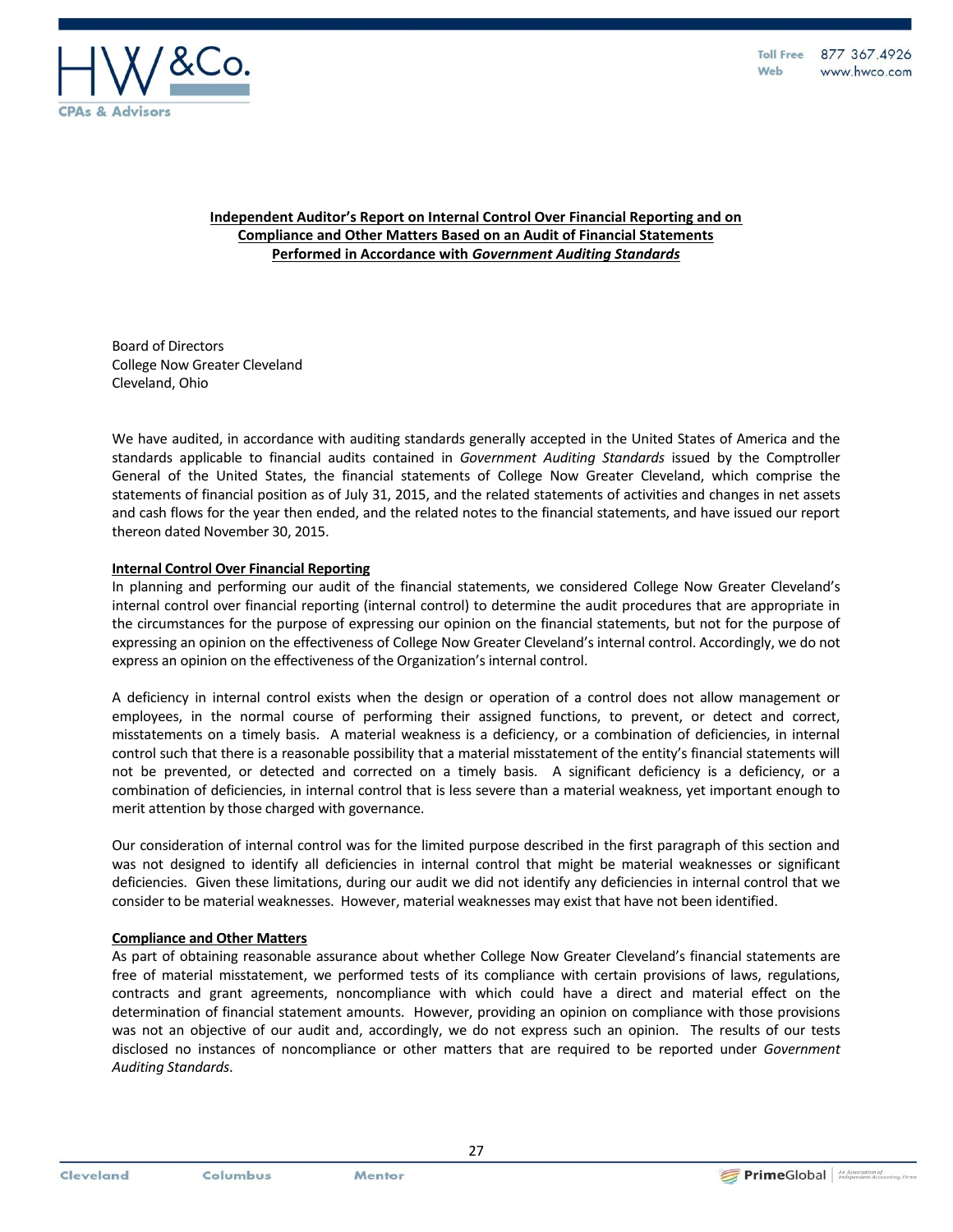#### **Purpose of this Report**

The purpose of this report is solely to describe the scope of our testing of internal control and compliance and the results of that testing, and not to provide an opinion on the effectiveness of the Organization's internal control or on compliance. This report is an integral part of an audit performed in accordance with *Government Auditing* Standards in considering the organization's internal control and compliance. Accordingly, this communication is not suitable for any other purpose.

 $H\omega$  ; Lo.

Cleveland, Ohio November 30, 2015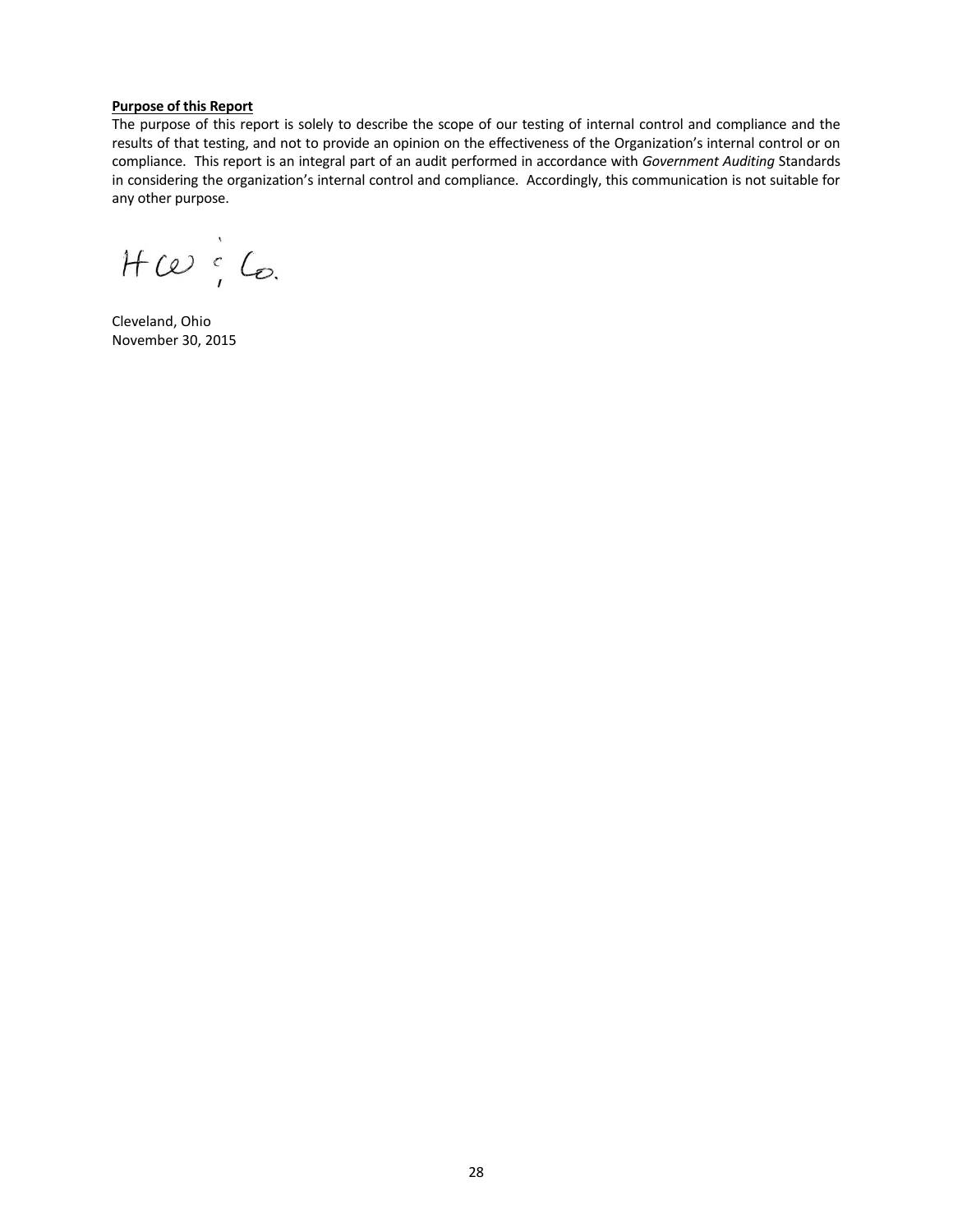

# **Independent Auditor's Report on Compliance for Each Major Federal Program and on Internal Control Over Compliance Required by** *OMB Circular A-133*

Board of Directors College Now Greater Cleveland Cleveland, Ohio

# **Report on Compliance for Each Major Federal Program**

We have audited College Now Greater Cleveland's compliance with the types of compliance requirements described in the *OMB Circular A-133 Compliance Supplement* that could have a direct and material effect on College Now Greater Cleveland's major Federal program for the year ended July 31, 2015. College Now Greater Cleveland's major Federal programs are identified in the summary of auditor's results section of the accompanying schedule of findings, questioned costs, and recommendations.

### **Management's Responsibility**

Management is responsible for compliance with the requirements of laws, regulations, contracts, and grants applicable to its Federal programs.

### **Auditor's Responsibility**

Our responsibility is to express an opinion on compliance for each of College Now Greater Cleveland's major Federal programs based on our audit of the types of compliance requirements referred to above. We conducted our audit of compliance in accordance with auditing standards generally accepted in the United States of America; the standards applicable to financial audits contained in *Government Auditing Standards*, issued by the Comptroller General of the United States, and *OMB Circular A-133, Audits of States, Local Governments, and Non-Profit Organizations*. Those standards and *OMB Circular A-133* require that we plan and perform the audit to obtain reasonable assurance about whether noncompliance with the types of compliance requirements referred to above that could have a direct and material effect on a major Federal program occurred. An audit includes examining, on a test basis, evidence about College Now Greater Cleveland's compliance with those requirements and performing such other procedures as we considered necessary in the circumstances.

We believe that our audit provides a reasonable basis for our opinion on compliance with each major Federal program. However, our audit does not provide a legal determination of College Now Greater Cleveland's compliance.

### **Opinion on Each Major Federal Program**

In our opinion, College Now Greater Cleveland complied, in all material respects, with the types of compliance requirements referred to above that could have a direct and material effect on each of its major Federal programs for the year ended July 31, 2015.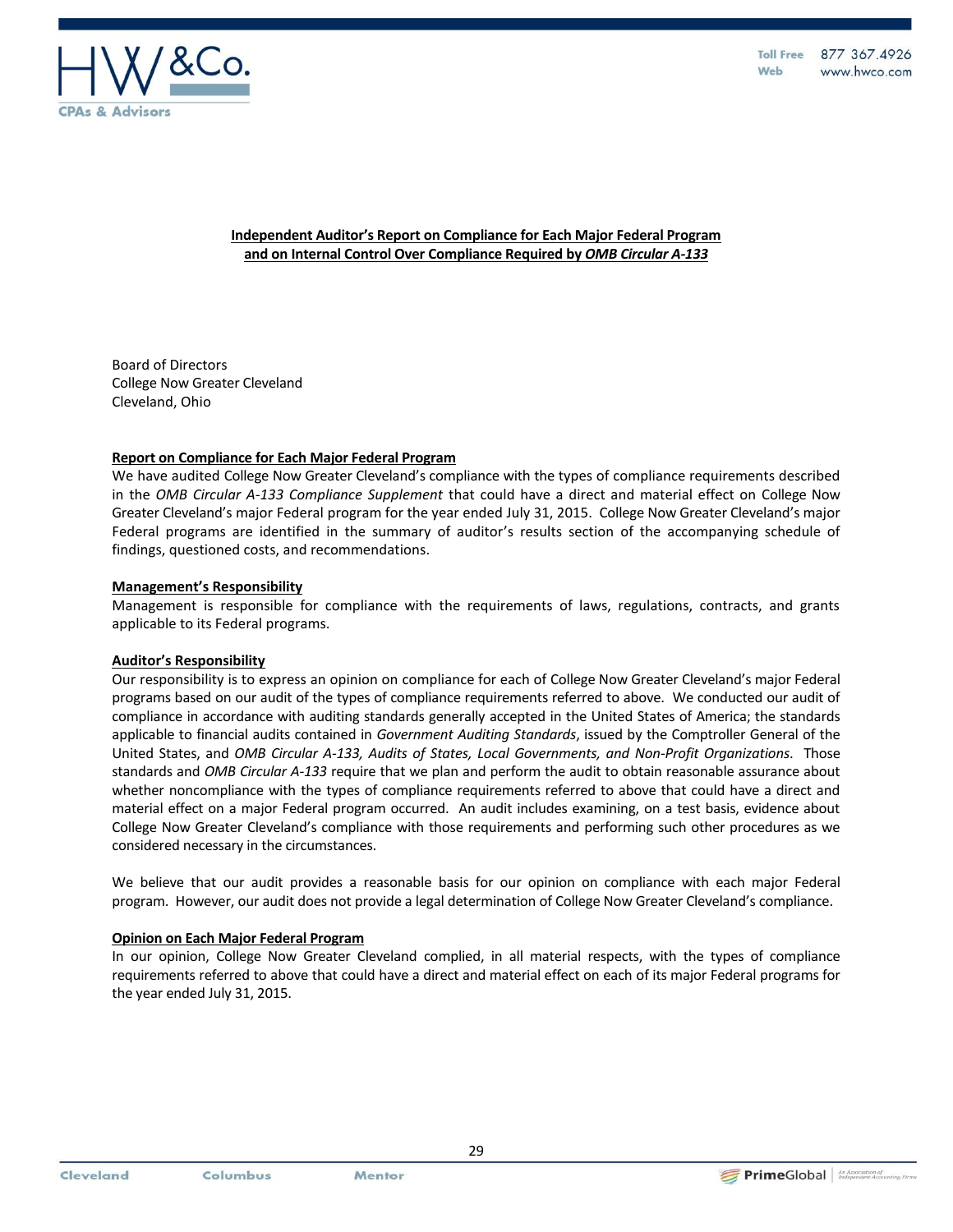#### **Report on Internal Control Over Compliance**

Management of College Now Greater Cleveland is responsible for establishing and maintaining effective internal control over compliance with the types of compliance requirements referred to above. In planning and performing our audit of compliance, we considered College Now Greater Cleveland's internal control over compliance with the types of requirements that could have a direct and material effect on each major Federal program to determine the auditing procedures that are appropriate in the circumstances for the purpose of expressing an opinion on compliance for each major Federal program and to test and report on internal control over compliance in accordance with *OMB Circular A-133*, but not for the purpose of expressing an opinion on the effectiveness of internal control over compliance. Accordingly, we do not express an opinion on the effectiveness of College Now Greater Cleveland's internal control over compliance.

A deficiency in internal control over compliance exists when the design or operation of a control over compliance does not allow management or employees, in the normal course of performing their assigned functions, to prevent, or detect and correct, noncompliance with a type of compliance requirement of a Federal program on a timely basis. A material weakness in internal control over compliance is a deficiency, or combination of deficiencies, in internal control over compliance, such that there is a reasonable possibility that material noncompliance with a type of compliance requirement of a Federal program will not be prevented, or detected and corrected, on a timely basis. A significant deficiency in internal control over compliance is a deficiency, or a combination of deficiencies, in internal control over compliance with a type of compliance requirement of a Federal program that is less severe than a material weakness in internal control over compliance, yet important enough to merit attention by those charged with governance.

Our consideration of internal control over compliance was for the limited purpose described in the first paragraph of this section and was not designed to identify all deficiencies in internal control that might be material weaknesses or significant deficiencies. We did not identify any deficiencies in internal control over compliance that we consider to be material weaknesses. However, material weaknesses may exist that have not been identified.

The purpose of this report on internal control over compliance is solely to describe the scope of our testing of internal control over compliance and the results of that testing based on the requirements of *OMB Circular A-133*. Accordingly, this report is not suitable for any other purpose.

 $H\omega$  : Lo.

Cleveland, Ohio November 30, 2015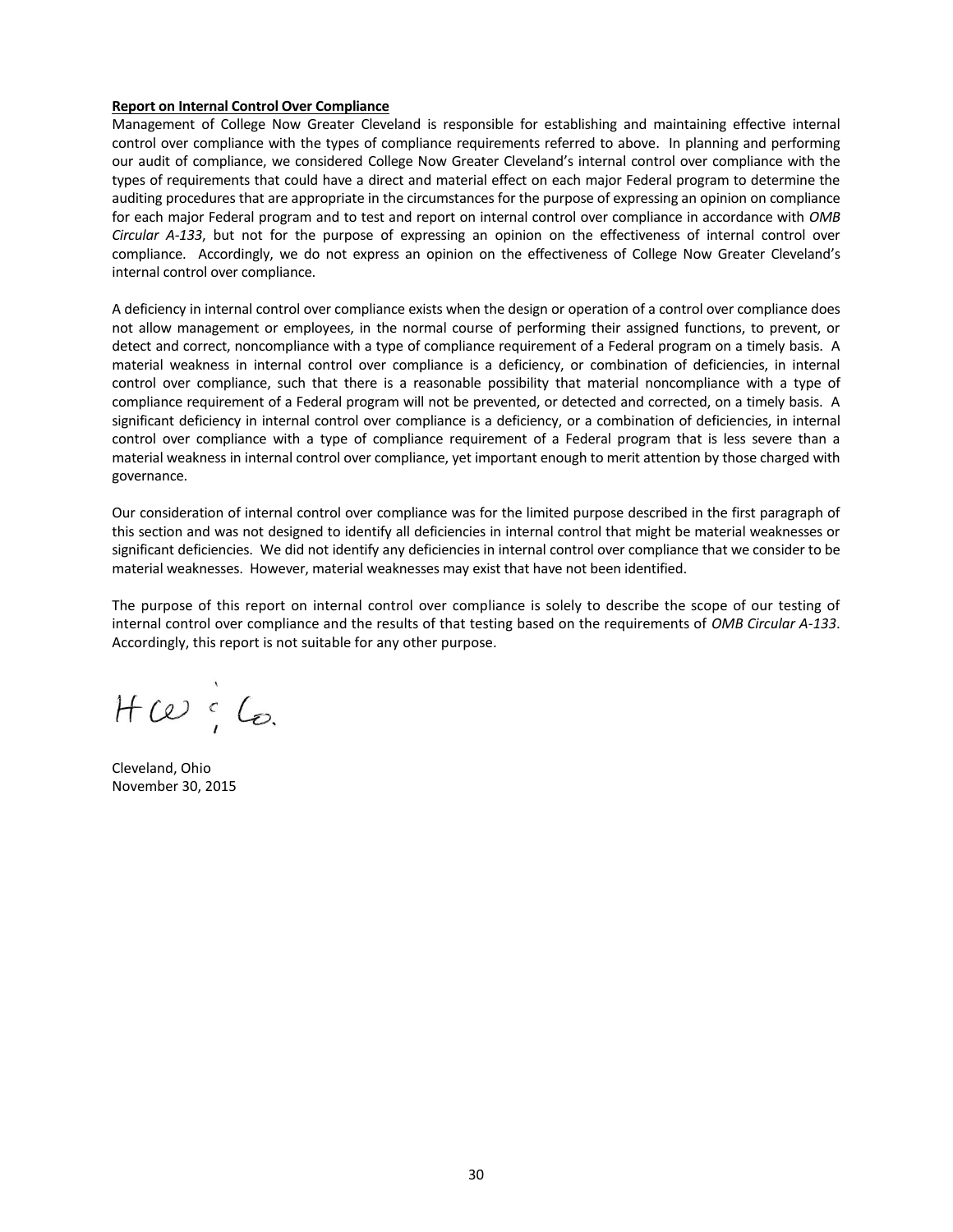# SCHEDULE OF FINDINGS, QUESTIONED COSTS, AND RECOMMENDATIONS

# YEAR ENDED JULY 31, 2015

# **Section I – Summary of Auditor's Results**

# **Financial Statements**

Type of auditor's report issued: unmodified

Internal control over financial reporting:

| Material weakness(es) identified?<br>٠                                                            | Yes                                | х  | No            |
|---------------------------------------------------------------------------------------------------|------------------------------------|----|---------------|
| Significant deficiency(ies) identified that are<br>۰<br>not considered to be material weaknesses? | Yes                                | X  | None reported |
|                                                                                                   |                                    |    |               |
| Noncompliance material to financial statements                                                    |                                    |    |               |
| noted?                                                                                            | Yes                                | X  | No            |
| <b>Federal Award</b>                                                                              |                                    |    |               |
| Internal control over major programs:                                                             |                                    |    |               |
| Material weakness(es) identified?<br>$\blacklozenge$                                              | Yes                                | x  | No            |
| Significant deficiency(ies) identified that are<br>۰                                              |                                    |    |               |
| not considered to be material weaknesses?                                                         | Yes                                | X. | None reported |
| Type of auditor's report issued on compliance for major programs: unmodified                      |                                    |    |               |
| Any audit findings disclosed that are required to be                                              |                                    |    |               |
| reported in accordance with Section 510(a) of                                                     |                                    |    |               |
| Circular A-133?                                                                                   | Yes                                | X  | No            |
| Identification of major programs:                                                                 |                                    |    |               |
| <b>CFDA Number</b>                                                                                | Name of Federal Program or Cluster |    |               |
| 94.006                                                                                            | AmeriCorps                         |    |               |
| 84.334                                                                                            | <b>GEAR UP</b>                     |    |               |
| Dollar threshold used to distinguish between                                                      |                                    |    |               |
| type A and type B programs:                                                                       | 300,000<br>Ś.                      |    |               |
| Auditee qualified as low-risk auditee?                                                            | Yes<br>X                           |    | No            |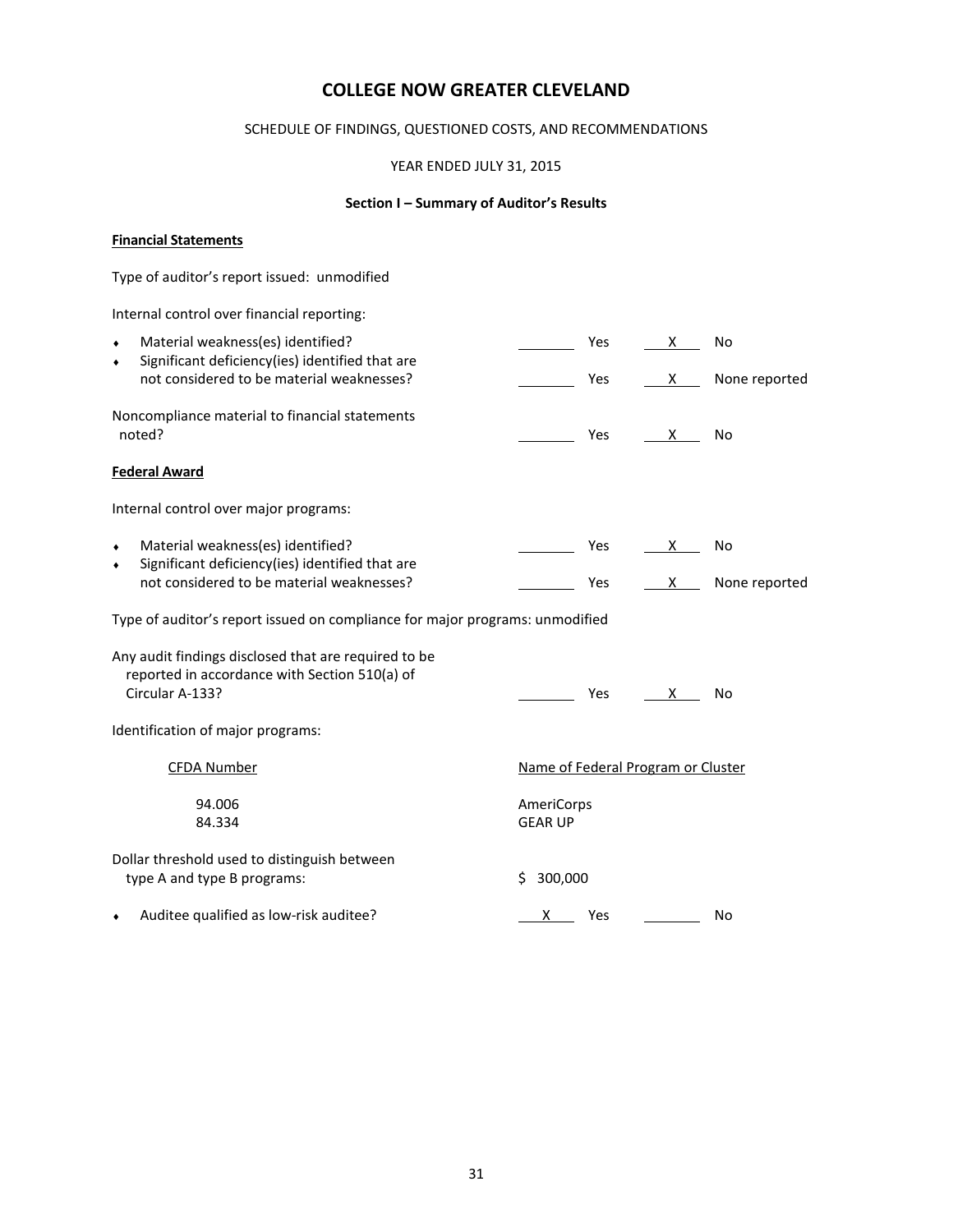SCHEDULE OF FINDINGS, QUESTIONED COSTS, AND RECOMMENDATIONS (CONTINUED)

YEAR ENDED JULY 31, 2015

**Section II – Financial Statement Findings**

No findings were noted.

**Section III – Federal Award Findings and Questioned Costs**

No findings were noted.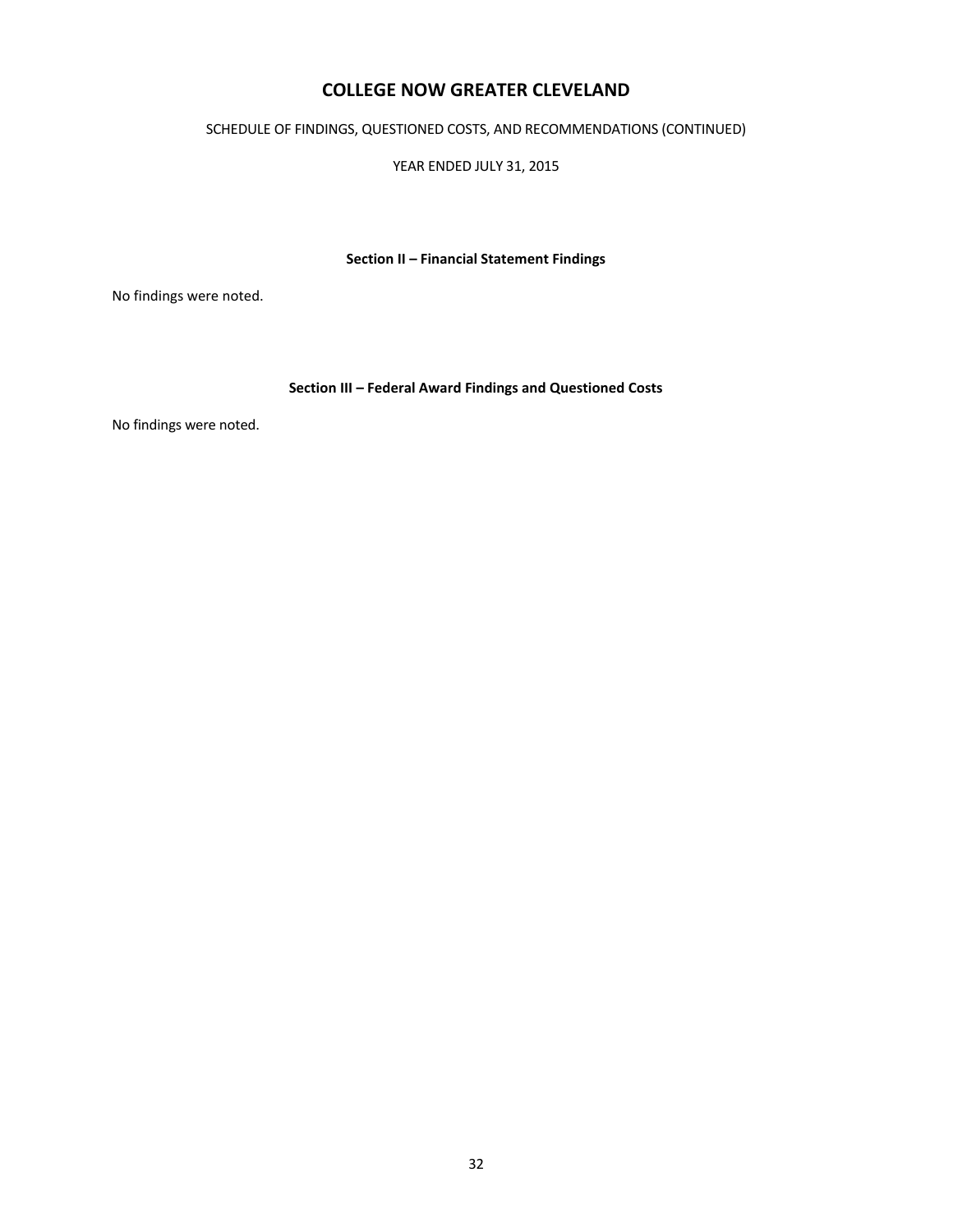

Independent Auditor's Report on Accompanying Supplementary Information

Board of Directors College Now Greater Cleveland Cleveland, Ohio

We have audited the financial statements of College Now Greater Cleveland as of and for the years ended July 31, 2015 and 2014, and have issued our report thereon dated November 30, 2015, which contained an unmodified opinion on those financial statements. Our audits were performed for the purpose of forming an opinion on the financial statements as a whole. The accompanying information is presented for the purposes of additional analysis and is not a required part of the basic financial statements. Such information is the responsibility of management and was derived from and relates directly to the underlying accounting and other records used to prepare the financial statements. The information has been subjected to the auditing procedures applied in the audit of the financial statements and certain additional procedures, including comparing and reconciling such information directly to the underlying accounting and other records used to prepare the financial statements or to the financial statements themselves, and other additional procedures in accordance with auditing standards generally accepted in the United States of America. In our opinion, the information is fairly stated in all material respects in relation to the financial statements as a whole.

 $H\omega$  : Lo.

Cleveland, Ohio November 30, 2015